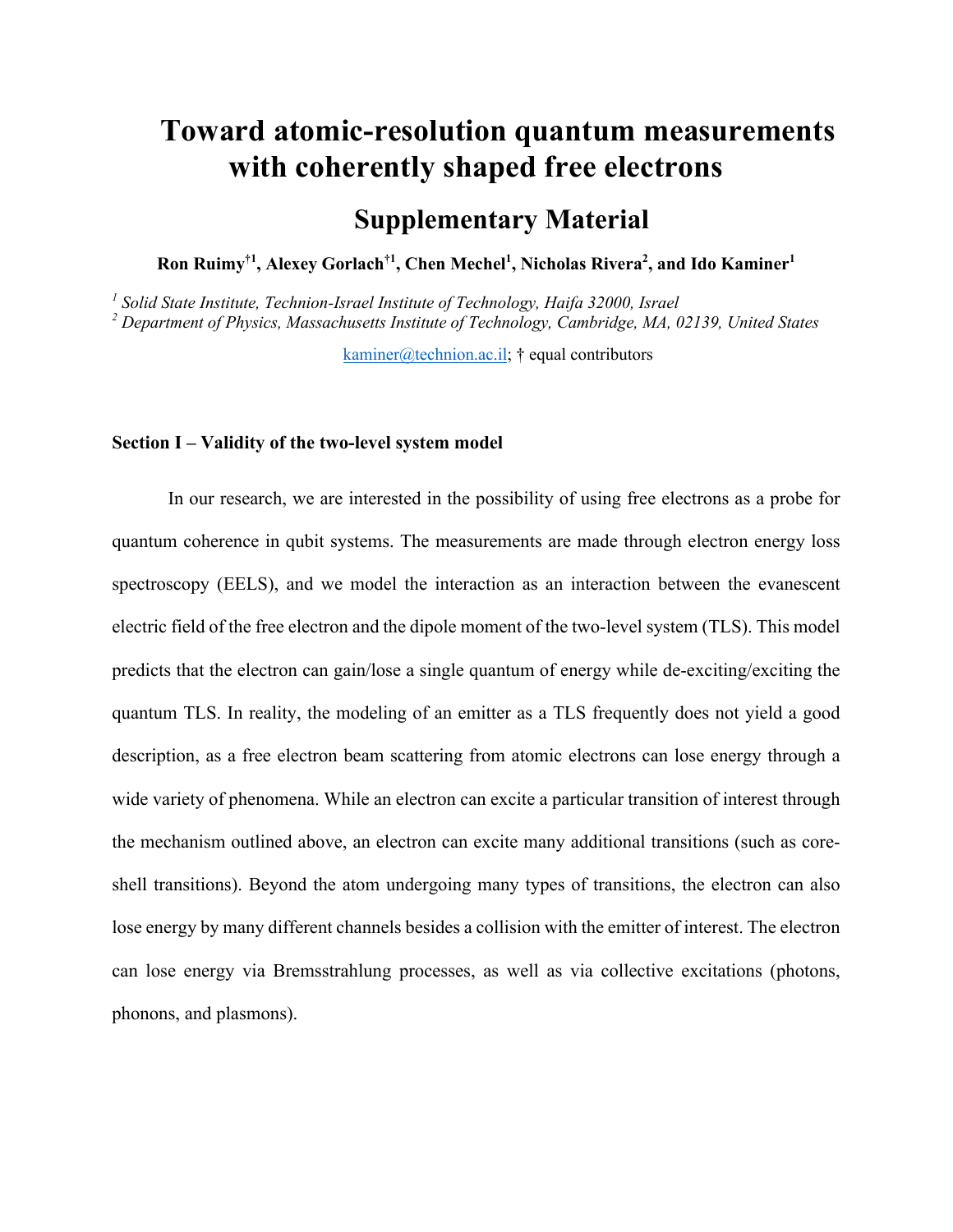All these inelastic processes occur at a probability considerably smaller than unity for thin samples. The majority of the probability remains in electrons that do not undergo inelastic processes, also called the zero-loss peak (ZLP) in EELS. We are interested in EELS peaks that are related to a particular transition in the system (the "qubit" or "TLS" transition). We consider energy loss associated with other peaks in the EELS spectrum to be that of decoherence channels. Thus, in practice, whenever we measure an electron (after it passes through the sample) as having an energy that differs from  $E_0$  or  $E_0 \pm \hbar \omega_0$ , we ignore it. We consider only materials for which the qubit transition is separated in energy from the other inelastic processes.

One concern is that different EELS peaks are not necessarily well-separated, especially if some are broad (such as the peaks associated with plasmons). These broad peaks may overlap the peak fitting the TLS transition. This problem is partially solved by using electrons in a superposition of two (or more) energy states, all spaced by  $\hbar\omega_0$ . In this case, we measure not the height of the peaks related to the TLS transition but the height difference between the two ZLPs (corresponding to the two initial energies of the electron) as they interfere with each other while interacting with the TLS. This interference between two initial energies relies on the coherence of the qubit and can significantly enhance the contrast in the measurements, as analyzed in the paper. Competing excitations, such as those of plasmon and phonon polaritons, have a very short coherence lifetime and therefore will not lead to the resulting interference between the two electron energies, i.e., will result in a relatively small change in the EELS spectra. Thus, we can neglect the decoherence channels, if the energy difference between the two ZLPs matches the qubit energy and assuming that the probabilities of the decoherence channels are considerably smaller than unity (not necessarily considerably smaller than the original spontaneous qubit transition). This idea is illustrated in Fig. 1.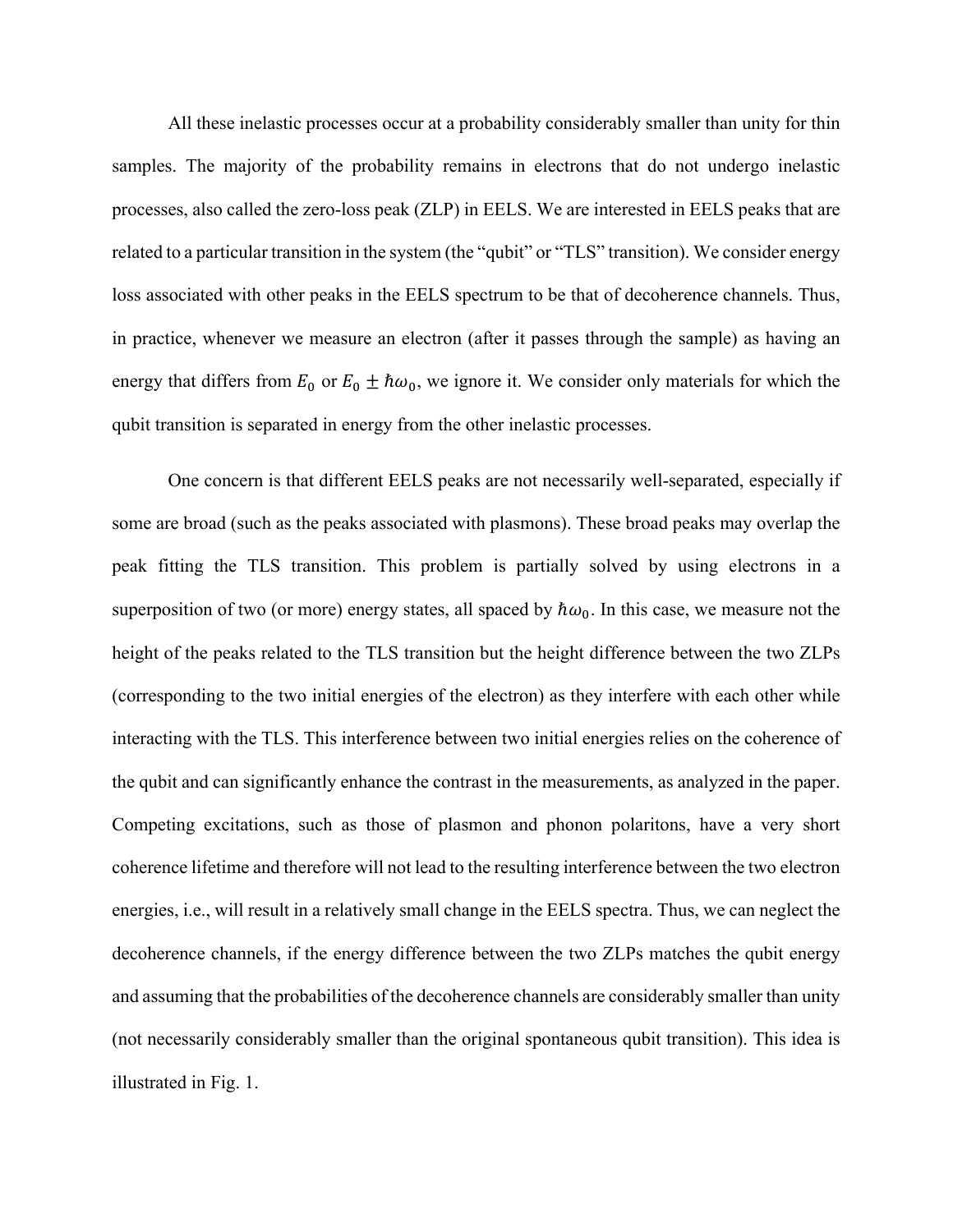

**Fig 1. Schematic electron energy-loss spectrum (EELS) that highlights the electron transitions that can be controlled by coherently shaped free electrons**. **(a)** The spectrum of an unshaped electron (electron wavefunction with Gaussian distribution of energy): the peak of the two-level system (TLS) excitation scales like  $|g|^2$  and can frequently be considerably smaller than that of the other processes, which we call "decoherence channels." **(b)** The electron is shaped to have two different energies that can be thought of as two different zero-loss peaks (ZLPs). Their relative phase before the interaction creates a contrast in their height after the interaction that contains information about the state of the qubit. The contrast scales like  $|g|$  if the qubit is in a coherent superposition state. The key to this enhancement is the interference of the shaped electron. Other contributions to the spectrum (here noted as decoherence channels), such as surface plasmon losses or peaks due to core-loss transitions [1], can be neglected when their probability is sufficiently small that they do not significantly alter the ZLP(s).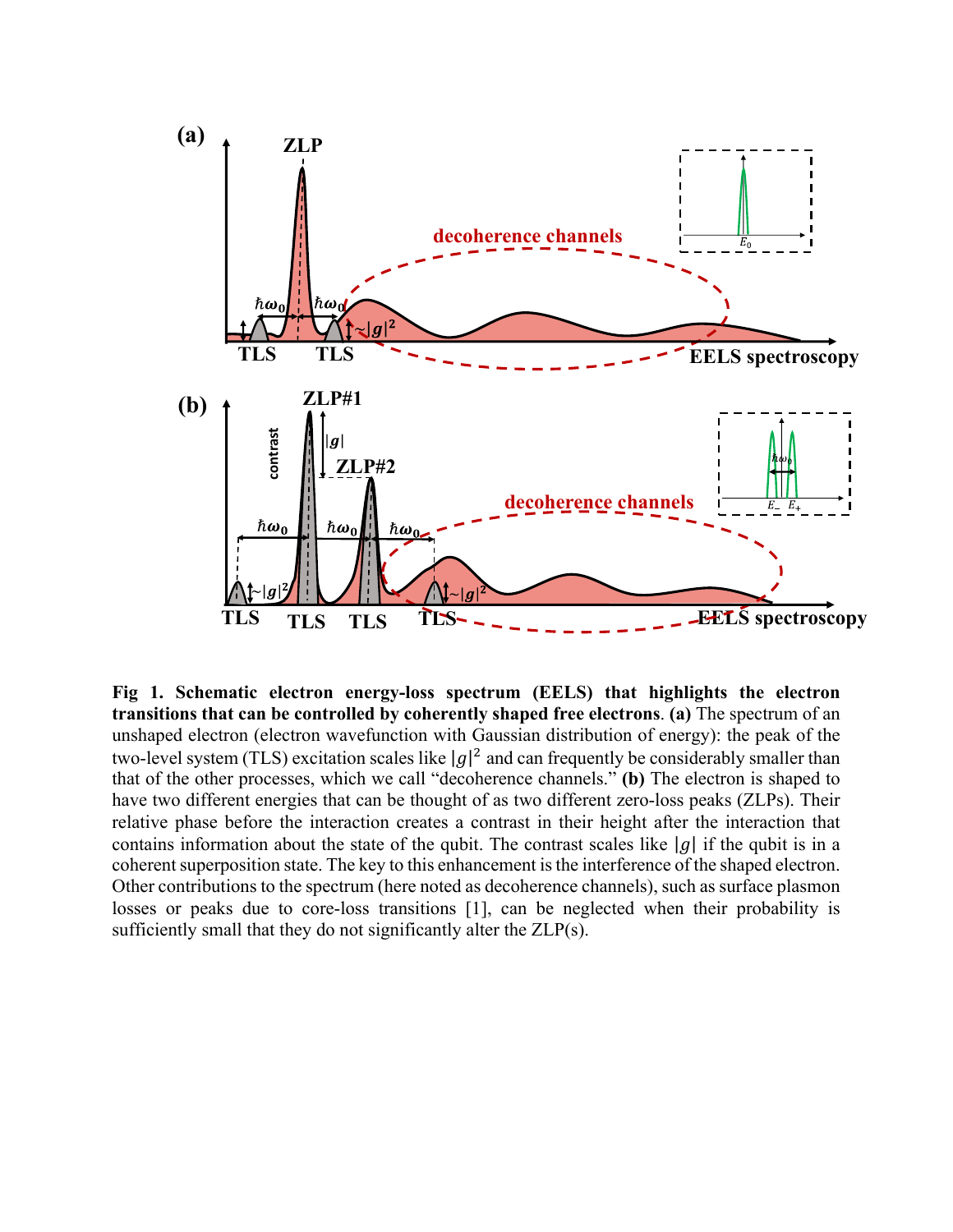#### **Section II – The quantum theory for the interaction of a free electron and a TLS**

In this section, we discuss the interaction of a free electron with a quantum TLS through the dipole interaction in a fully quantum mechanical manner. We develop the 1D Hamiltonian that was used to obtain the results in the main text. This 1D Hamiltonian is based on the paraxial approximation for the electron, which is justified in the limit where the initial energy of the electron is considerably greater than that of the TLS.

The Hamiltonian consists of the free electron Hamiltonian  $(H_e)$ , the TLS Hamiltonian  $(H_{TLS})$ , and the interaction Hamiltonian (V):

$$
H = H_0 + V = H_e + H_{TLS} + V.
$$
 (1)

For a TLS with an energy gap of  $\hbar \omega_0$ , the Hamiltonian is represented by the Pauli matrix  $\sigma_z$  so that  $H_{TLS} = \frac{\hbar \omega_0}{2} \sigma_z$  with  $\sigma_z = |e\rangle\langle e| - |g\rangle\langle g|$ , where *e* is the excited state and *g* the ground state. The interaction part of the Hamiltonian couples the TLS dipole moment to the electric field associated with a moving point charge (electron)  $V = -d \cdot E$ . This interaction term is justified under the dipole approximation in which we assume that the bound electron wavefunction is tightly confined to the atomic nuclei. The transition dipole operator is defined as

$$
\mathbf{d} = \langle e|er|g\rangle \cdot |e\rangle\langle g| + \langle g|er|e\rangle \cdot |g\rangle\langle e| = \left(\mathbf{d}_{eg}\sigma_{+} + \mathbf{d}_{eg}^{*}\sigma_{-}\right),\tag{2}
$$

where  $d_{eg} = d_x \hat{x} + d_y \hat{y} + d_z \hat{z}$ . In this notation, we assume that the transition dipole operator is purely off-diagonal, which typically occurs as a result of the inversion symmetry of atoms. For a relativistic (spin-less) electron, the free electron Hamiltonian was given by Klein and Gordon [2],

$$
H_e = c\sqrt{m^2c^2 + \mathbf{p}^2} \,. \tag{3}
$$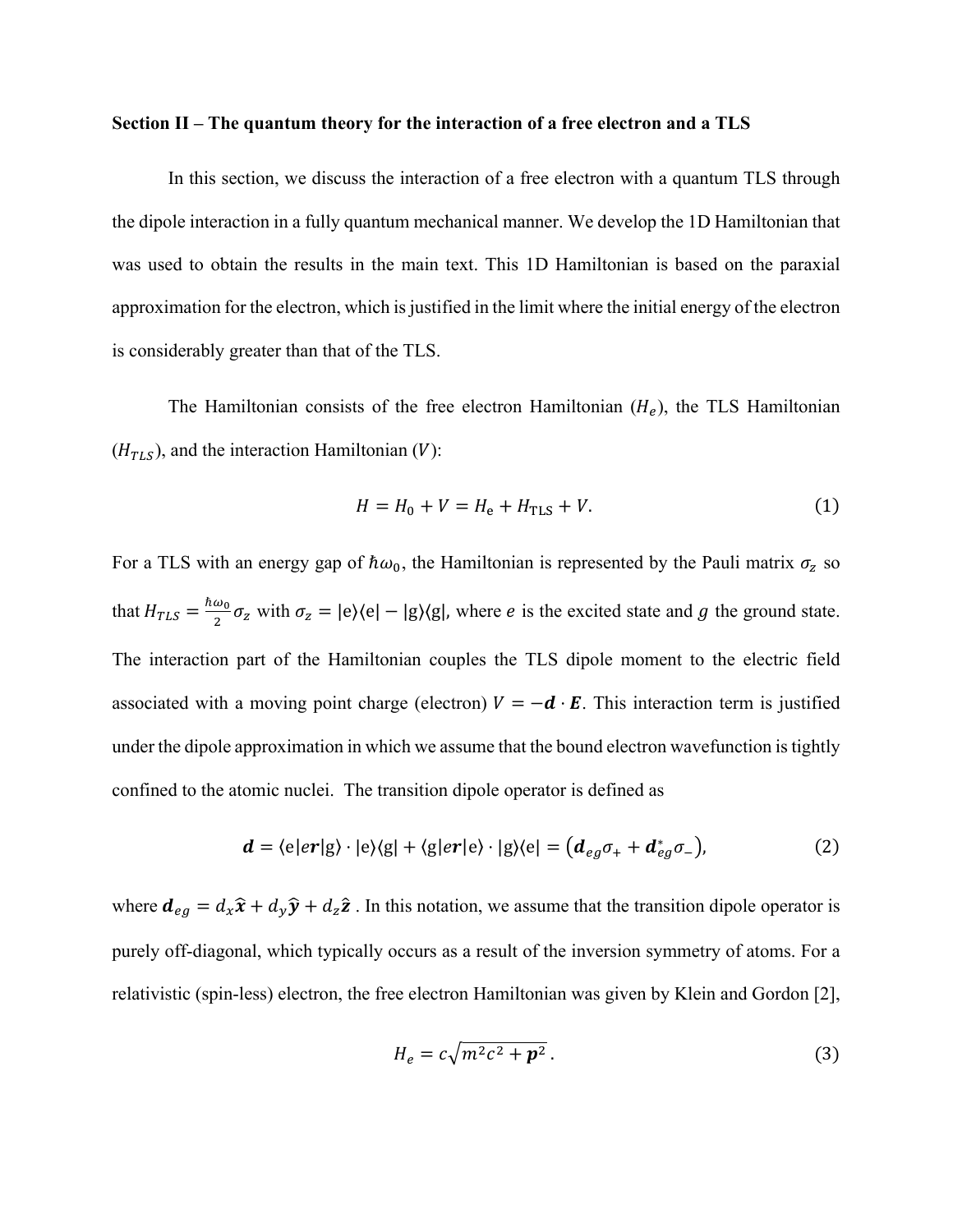We now simplify the Klein–Gordon Hamiltonian under the case in which we treat the electron under the paraxial approximation, which results from linearizing the dispersion relation of the electron around its central momentum. Stated more rigorously, we restrict the electron Hamiltonian to the space of functions of the form  $\psi = e^{ik_0 \cdot r} f$ , where f is slowly varying ( $|\nabla f| \ll$  $|kf|$ ). In that case, the action of the electron Hamiltonian on the state is

$$
H_e \psi = c \sqrt{m^2 c^2 - \hbar^2 \nabla^2} e^{ik_0 \cdot r} f \approx e^{ik_0 \cdot r} c \sqrt{m^2 c^2 + \hbar^2 k_0^2 - 2i \hbar^2 k_0 \cdot \nabla f}.
$$
 (4)

Taylor expanding and noting that in relativity  $\frac{p}{E} = \frac{v}{c^2}$ , we have

$$
e^{i\overrightarrow{k_0}\cdot\overrightarrow{r}}\left(c\sqrt{m^2c^2+\hbar^2k_0^2}+\frac{\hbar ck_0\cdot(-i\hbar\nabla)}{\sqrt{m^2c^2+\hbar^2k_0^2}}\right)f=e^{ik_0\cdot r}(E_0-i\hbar\nu\cdot\nabla)f.\tag{5}
$$

We can replace the Hamiltonian with  $H_e = -i\hbar v \cdot \nabla$ , as they are the same in this space of states up to the identity. Physically, this approximation states that, regardless of the electron's momentum, its velocity is *v*, which is a type of "no-recoil approximation." We assume that the electron is moving on the *z*-axis and that the TLS is located at (0,0,0). We can then write the Hamiltonian as

$$
H = -i\hbar v \partial_z + \frac{\hbar \omega_0}{2} \sigma_z + \left( \mathbf{d}_{eg} \sigma_+ + \mathbf{d}_{eg}^* \sigma_- \right) \cdot \mathbf{E}(r_\perp, 0, z), \tag{6}
$$

where  $\mathbf{E}(r_1, 0, z)$  is the electric field at the location of the TLS (0,0,0) as a function of the electron's position  $(r_1, 0, z)$  as given by the Maxwell equations. The motion of the electron and the position of the TLS are shown in Fig. 2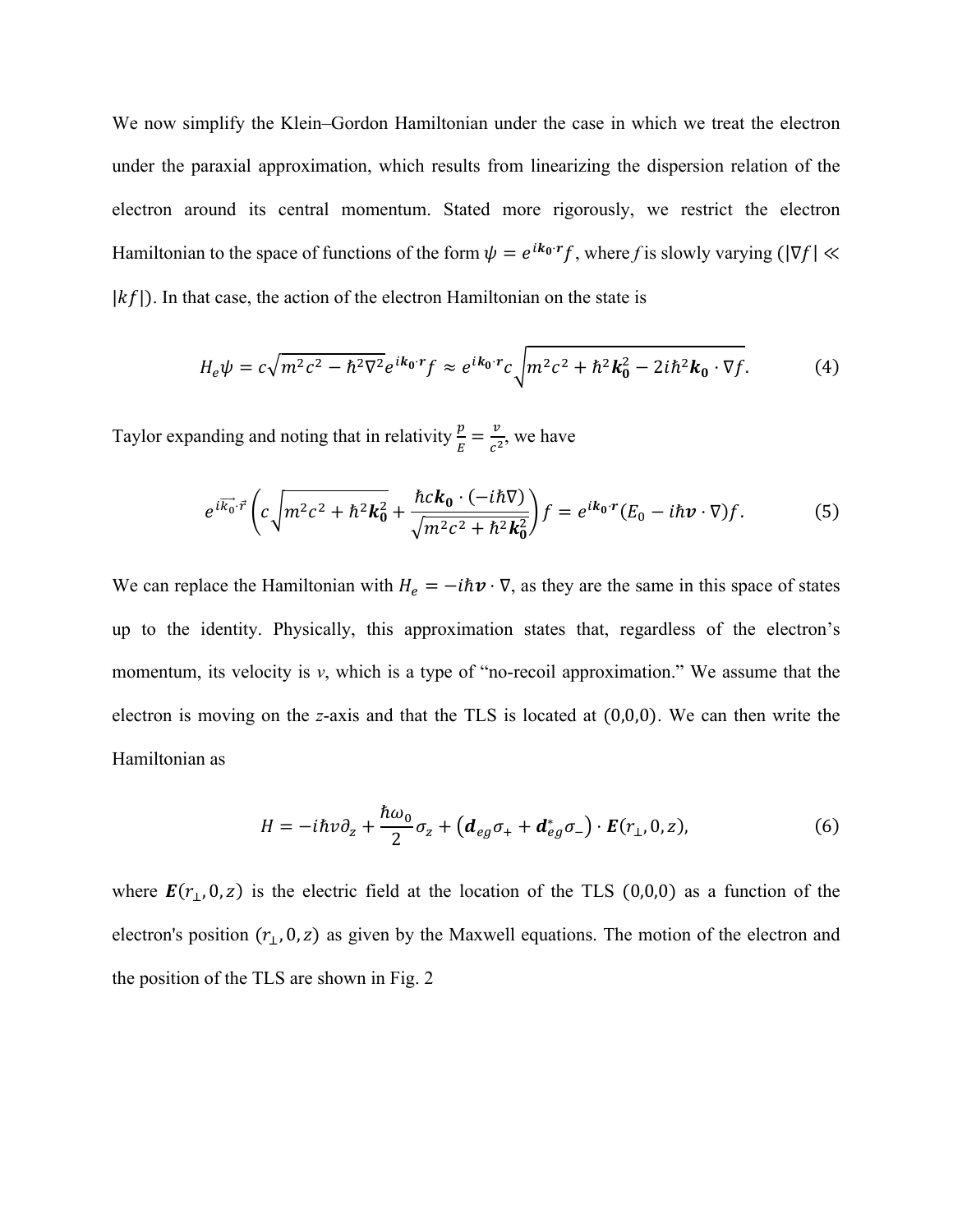

**Fig. 2. Schematic of the interaction between a free electron and an atom**. The electron has coordinates  $x = r_{\perp}$ ,  $y = 0$  and moves along the *z*-axis with speed v so that  $z = vt$ . The atom is taken as stationary and situated at the origin (0,0,0).

#### **Section III – Derivation of the scattering matrix and analysis of the interaction strength**

In this section, we find an approximate solution to the scattering matrix resulting from the Hamiltonian in Eq. (6) through the Magnus expansion. We discuss the structure of the complete scattering matrix and show that an approximate form of it is highly accurate under the most realistic conditions in electron–TLS interactions. To solve the problem, it is convenient to move into the interaction picture in which

$$
V_I(t) = e^{i\frac{H_0}{\hbar}t}Ve^{-i\frac{H_0}{\hbar}t},\tag{7}
$$

where  $H_0 = H_e + H_{TLS}$ . Using the identity,  $e^{vt\partial_z} f(z)e^{-vt\partial_z} = f(z + vt)$ , we find

$$
V_I(t) = \left(d\sigma_+e^{i\omega_0 t} + d^*\sigma_-e^{-i\omega_0 t}\right) \cdot E(r_\perp, 0, z + vt). \tag{8}
$$

The S-matrix,  $S = Te^{-\frac{i}{\hbar}\int_{-\infty}^{\infty}V_I(t)dt}$  (with *T* the usual time-ordering operator) can now be evaluated according to the Magnus expansion [3]: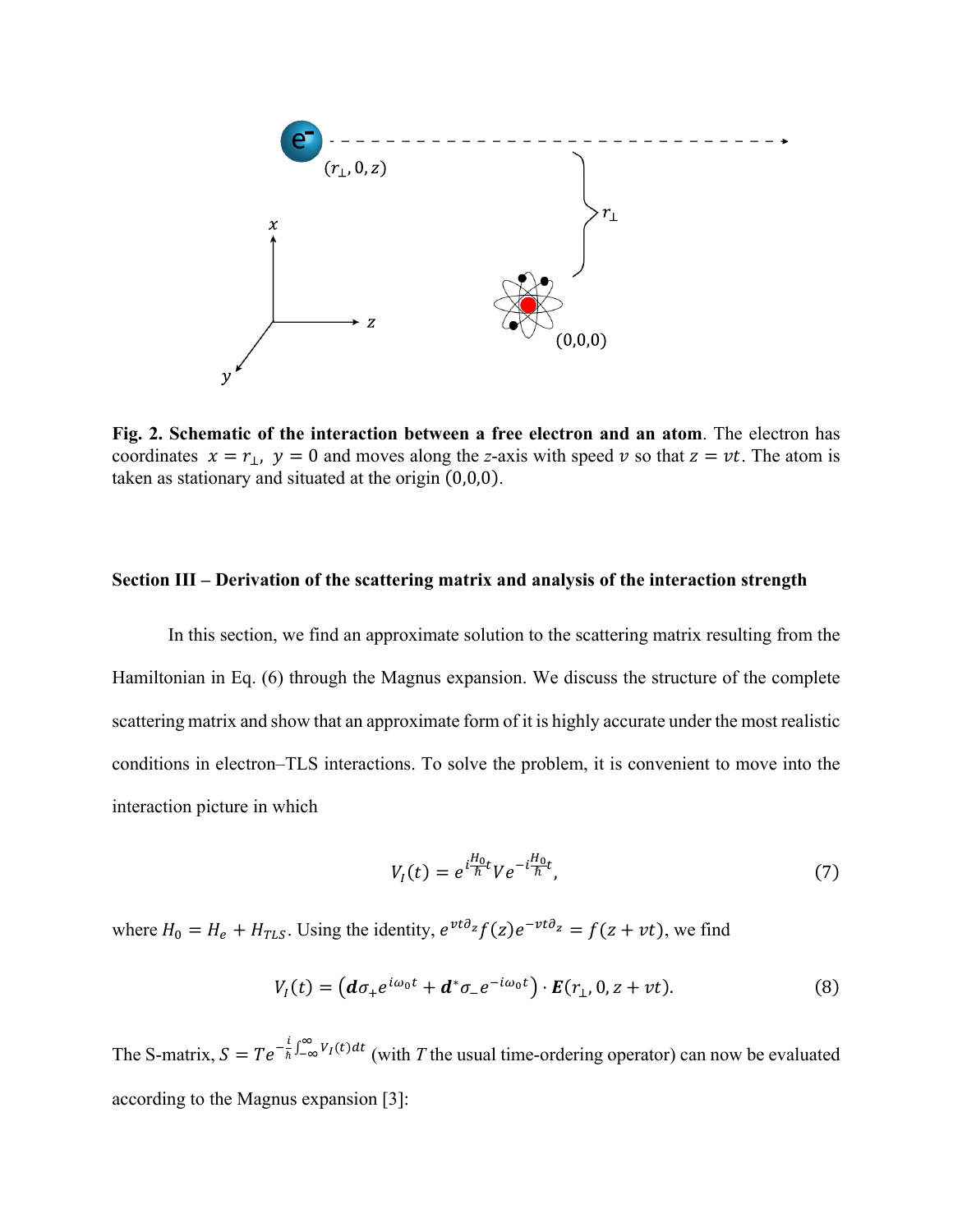$$
S = Te^{-\frac{i}{\hbar}\int_{-\infty}^{\infty}V_I(t) dt} = e^{\sum_{k=1}^{\infty} \Omega_k(\infty)},
$$
\n(9)

where the Magnus expansion operators  $\Omega_k$  are given by nested commutators of  $V_I$  at different times. For example, the first two terms of the expansion are given as

$$
\begin{cases}\n\Omega_1(\infty) = -\frac{i}{\hbar} \int_{-\infty}^{\infty} dt V_I(t), \\
\Omega_2(\infty) = \frac{1}{2} \left(-\frac{i}{\hbar}\right)^2 \int_{-\infty}^{\infty} \int_{-\infty}^{t_1} dt_1 dt_2 \left[V_I(t_1), V_I(t_2)\right],\n\end{cases} \tag{10}
$$

where higher orders  $\Omega_n$  can be calculated in the same way. The first order is completely analytical, but the general structure can be analyzed by understanding the form of the Magnus operators. For the first order, we write the integral and perform the exchange of variables  $x = z + vt$ .

$$
\Omega_1(\infty) = -\frac{i}{\hbar v} \int_{-\infty}^{\infty} dx \left( d_{eg} \sigma_+ e^{\frac{i\omega_0}{v}(x-z)} + d_{eg}^* \sigma_- e^{-\frac{i\omega_0}{v}(x-z)} \right) \cdot E(r_\perp, 0, x). \tag{11}
$$

To simplify this further, we now define the electron momentum ladder operators:

$$
b = e^{-\frac{i\omega_0}{v}z}, \ b^+ = e^{\frac{i\omega_0}{v}z}.
$$
 (12)

These are operators that lower (or raise) the electron momentum by  $\frac{\hbar \omega_0}{v}$ . In the regime where the kinetic energy of the electron is significantly larger than the energy gap of the TLS, this translates to an energy lowering (raising) operator for the electron wavefunction that changes the electron's energy by that of the TLS ( $\hbar \omega_0$ ). With this definition in place,  $\Omega_1$  is given as

$$
\Omega_1(\infty) = -\frac{i}{\hbar v} \left( b\sigma_+ \boldsymbol{d}_{eg} \cdot F\{ \boldsymbol{E}(r_\perp, 0, x) \} \left( \frac{\omega_0}{v} \right) + b^+ \sigma_- \boldsymbol{d}_{eg}^* \cdot F^*\{ \boldsymbol{E}(r_\perp, 0, x) \} \left( \frac{\omega_0}{v} \right) \right), \tag{13}
$$

where  $F$  denotes the Fourier transform. The Fourier components of the electric field of a relativistic point charge have a well-known expression, and therefore, we can find  $\Omega_1$  exactly as [4]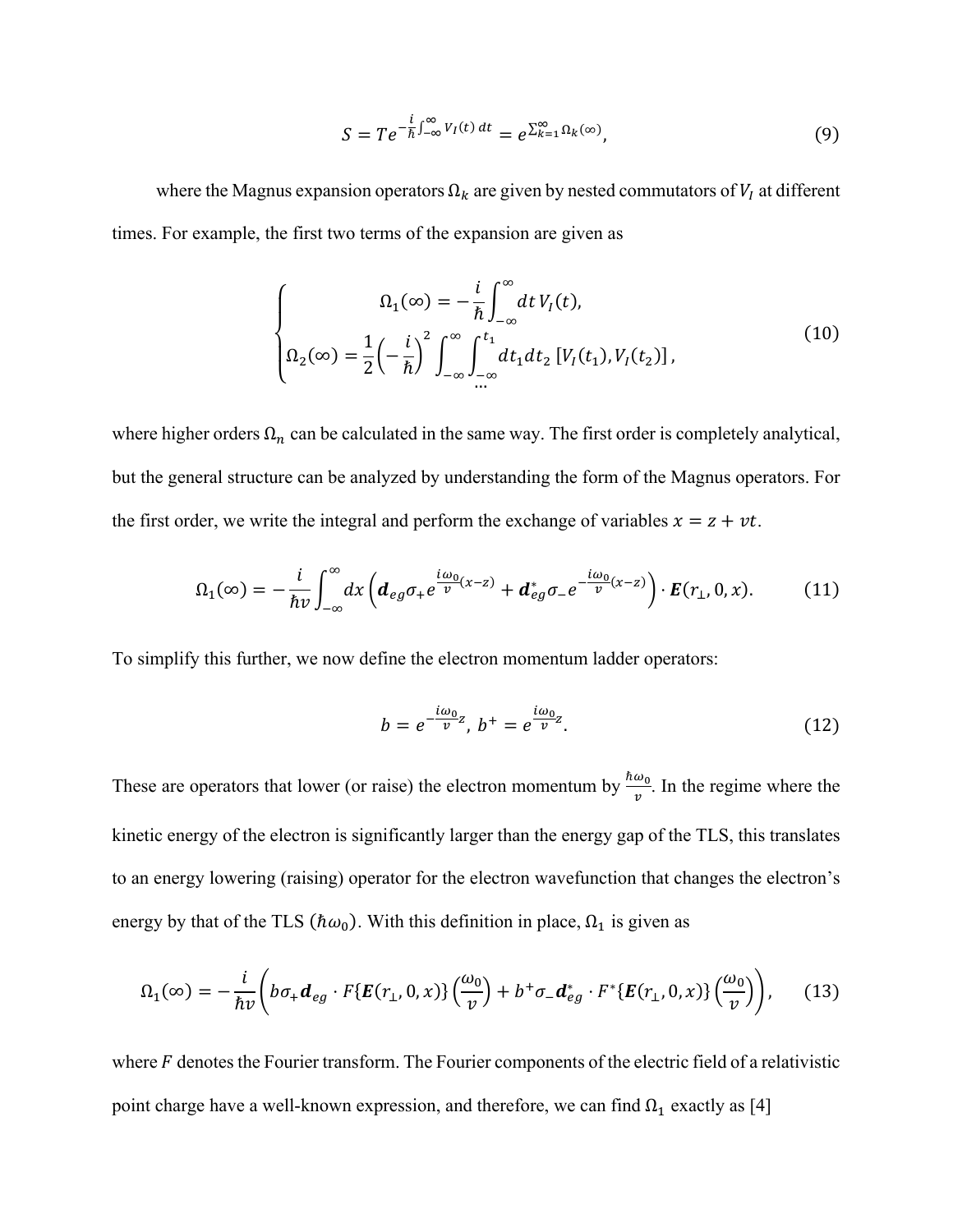$$
\Omega_1(\infty) = -\frac{ie\omega_0}{2\pi\varepsilon_0\gamma\hbar v^2} \left( d_x K_1 \left( \frac{\omega_0 r_1}{v\gamma} \right) + i d_z K_0 \left( \frac{\omega_0 r_1}{v\gamma} \right) \frac{1}{\gamma} \right) (b\sigma_+) -
$$

$$
-\frac{ie\omega_0}{2\pi\varepsilon_0\gamma\hbar v^2} \left( d_x K_1 \left( \frac{\omega_0 r_1}{v\gamma} \right) - i d_z K_0 \left( \frac{\omega_0 r_1}{v\gamma} \right) \frac{1}{\gamma} \right) (b^+ \sigma_-), \tag{14}
$$

where  $K_m$  represents modified Bessel functions of the second kind and  $\gamma = \frac{1}{\sqrt{1-\beta^2}}$ , with  $\beta = \frac{v}{c}$ . To

the first order in the Magnus expansion, we can write the scattering matrix as

$$
S = e^{-i(gb\sigma_+ + g^*b^+\sigma_-)},\tag{15}
$$

where the interaction strength parameter  $q$  given by

$$
g = \frac{e\omega_0}{2\pi\varepsilon\gamma\hbar v^2} \Big( d_x K_1 \left( \frac{\omega_0 r_1}{\nu \gamma} \right) + i d_z K_0 \left( \frac{\omega_0 r_1}{\nu \gamma} \right) \frac{1}{\gamma} \Big). \tag{16}
$$

An analysis of the commutation relation between the TLS ladder operators shows that the general form of the  $S$  matrix is given by

$$
S = e^{-i(\sigma b \sigma_+ + \sigma^* b^+ \sigma_-) - iK \sigma_z},\tag{17}
$$

where  $G$  is receiving contributions from the odd orders of the Magnus expansion and  $K$  from the even orders. This can readily be seen from the commutation relations of the Pauli operators, e.g.,  $[\sigma_+, \sigma_-] = \sigma_z$ ,  $[\sigma_z, \sigma_{\pm}] \propto \sigma_{\pm}$ . This leads to the cyclical behavior in the operators  $\Omega_n$  appearing in the Magnus interaction. To estimate the efficiency of using the expansion, we need to estimate integrals of the form  $\frac{1}{\hbar^n n!} \int dt_1 ... dt_n V_l^n(z + vt)$ . To obtain an estimate, we look at the electric field of a point charge in the non-relativistic limit:

$$
V_I \approx \frac{edr_1}{4\pi\varepsilon_0 (r_\perp^2 + (z + vt)^2)^{\frac{3}{2}}} = \frac{ed}{4\pi\varepsilon_0 r_\perp^2} \cdot \frac{1}{\left(1 + \frac{(z + vt)^2}{r_\perp^2}\right)^{\frac{3}{2}}} = \frac{ed}{4\pi\varepsilon_0 r_\perp^2} \cdot V_I^{\text{dimensionless}}.
$$
 (18)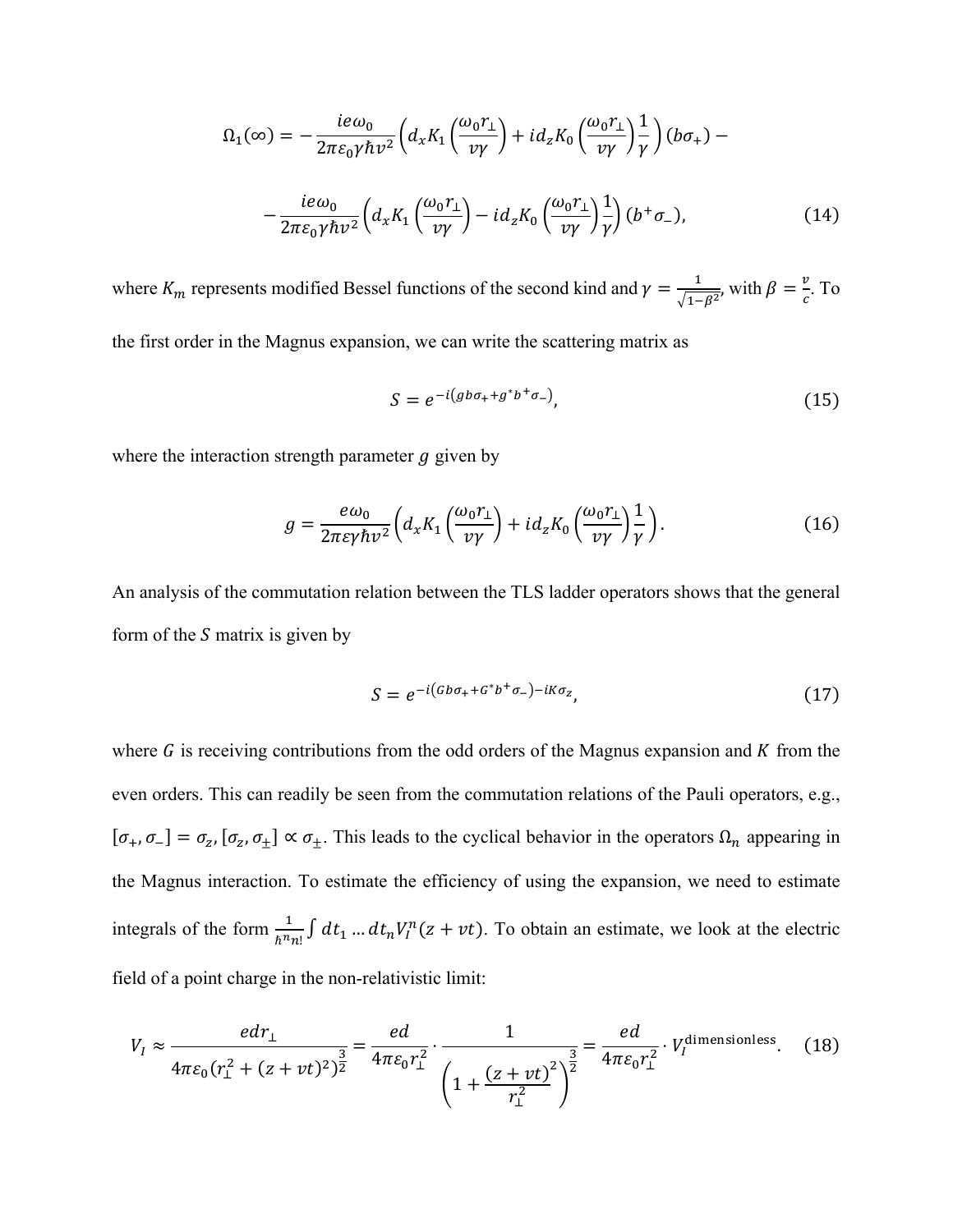To make the integral dimensionless we change variables  $x = \frac{z + vt}{r_{\perp}}$ ,  $dt = \frac{dx}{r_{\perp}v}$ .

$$
\Omega_n \propto \frac{1}{n!} \left(\frac{ed}{4\pi\hbar v \varepsilon_0 r_\perp}\right)^n \cdot \text{[dimensionless integrals]} \approx \frac{(3 \cdot 10^{-3})^n}{n!} \cdot \text{[dimensionless integrals], (19)}
$$

where we took  $er_{\perp} \approx d$  and  $v \approx 10^8$  m/s. We see that, in general, each order in the Magnus expansion will be three orders of magnitude smaller, which already justifies our approximation that neglects  $K$ . Furthermore, because the dimensionless integrals are oscillatory and each higherorder term oscillates faster, the discrepancy between higher-order terms in the Magnus expansion should be even larger than expected from a naïve scaling based on Eq. (19). We corroborated this argument with numerical estimates of the higher-order terms for realistic parameters.

The parameter  $g$  is a dimensionless parameter that quantifies the interaction strength. It is useful to define  $g \equiv |g|e^{i\phi_g}$ , where |g| is the magnitude of the interaction strength and  $\phi_g$  its phase. This coupling, as can be seen from Eq. (16), is electron-velocity-dependent. To obtain an estimate of the velocity of the free electron in order to obtain the strongest interaction possible, we consider atomic dipoles oriented along  $x$  and  $z$ . We work in the non-relativistic limit (as we will see, the strongest interaction is achieved at velocities well below the speed of light, for which  $\gamma_{\epsilon} \approx$ 1). For a dipole along the  $x$  axis, we have

$$
g = -\frac{ie\omega_0 d_x}{2\pi\varepsilon\hbar v^2} K_1 \left(\frac{\omega_0 r_1}{v}\right) = \frac{a}{v^2} K_1 \left(\frac{b}{v}\right),\tag{20}
$$

$$
\frac{\partial g}{\partial v} = -\frac{2a}{v^3} K_1 \left(\frac{b}{v}\right) - \frac{ab}{v^4} K_1' \left(\frac{b}{v}\right) = 0 \Rightarrow -\frac{b}{v} K_1' \left(\frac{b}{v}\right) - K_1 \left(\frac{b}{v}\right) = 0. \tag{21}
$$

This can be evaluated numerically and results in  $v_{opt} \approx \frac{b}{1.33} = \frac{r_{\perp}\omega_0}{1.33}$ . The same analysis can be applied to a dipole pointing only along the z axis and results in  $v_{opt} \approx \frac{b}{1.55} = \frac{r_1 \omega_0}{1.55}$ . Therefore, the optimal velocity depends on the spatial structure of the TLS and will be within the range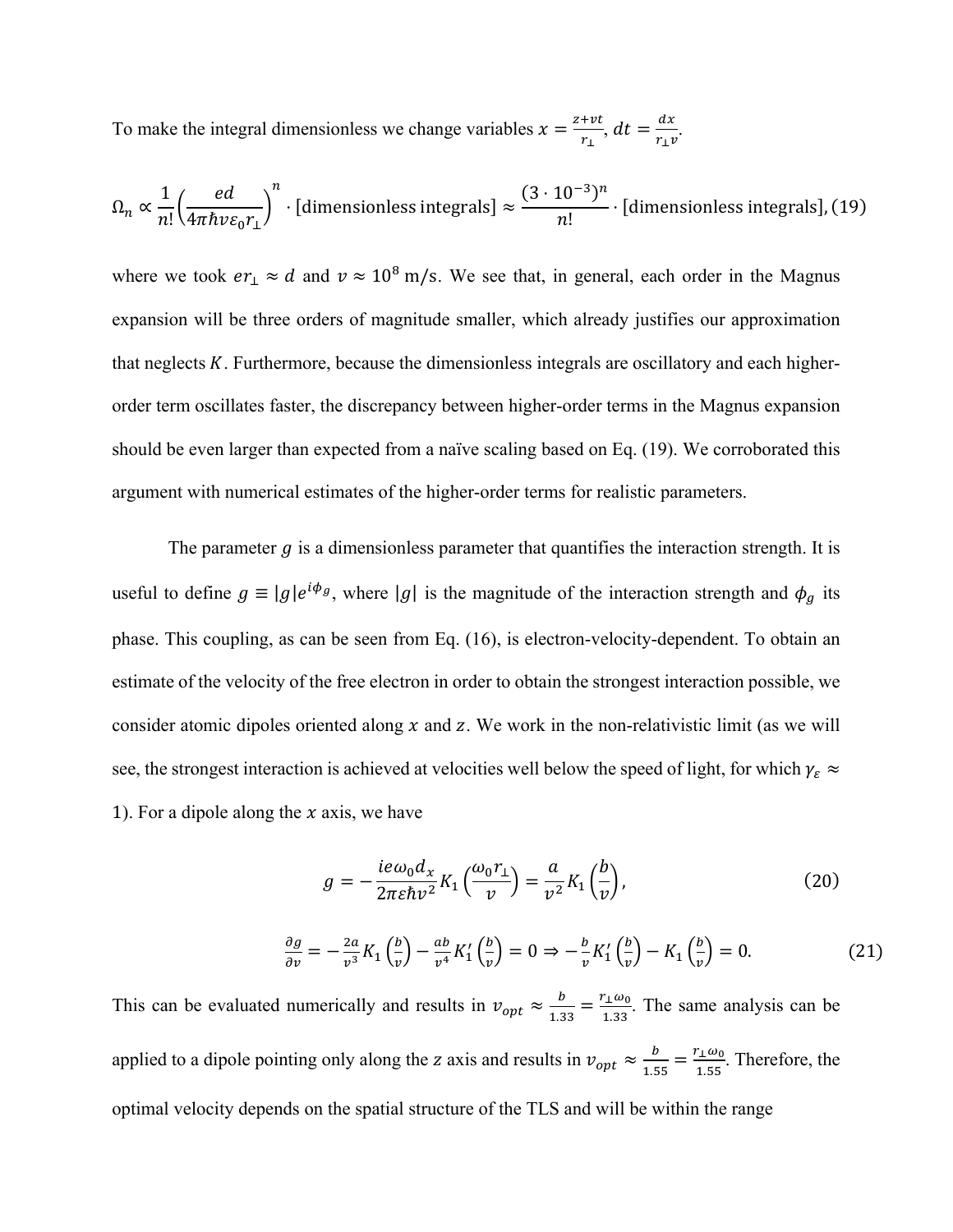$$
\frac{r_{\perp}\omega_0}{1.55} < v_{opt} < \frac{r_{\perp}\omega_0}{1.33}.\tag{22}
$$

Typically, in the optical range  $\hbar \omega_0$  there will be few electron volts and  $r_{\perp}$  will be a few nanometers. We can write for simplicity  $\omega_0 = a \cdot \frac{eV}{\hbar}$ ,  $r_{\perp} = b \cdot nm$ . It follows then that the optimal velocity of the free electron is governed by

$$
a \cdot b \cdot 0.32\% c < v_{opt} < a \cdot b \cdot 0.38\% c. \tag{23}
$$

For realistic parameters, the optimal velocity will always be a few percent of the speed of light, and therefore, the approximation  $\gamma = 1$  is well justified.

As in the traditional PINEM analysis, it is convenient to work in the regime where the electron wavefunction is a coherent superposition of discrete energies with a small Gaussian broadening (much smaller than  $\hbar \omega_0$ ). Thus, we may idealize the electron as a truly discrete superposition of energies evenly spaced by the TLS energy. In this notation, it is convenient to define the electron state as  $|\psi_e\rangle = \sum_k C_k |E_0 + k\hbar\omega_0\rangle$ . In this notation, the electron ladder operators are defined as

$$
b|E\rangle = |E - \hbar \omega_0\rangle, \qquad b^+|E\rangle = |E + \hbar \omega_0\rangle. \tag{24}
$$

With all these developments, both the definition of the ladder operators and the neglect of the  $K$ terms, we may finally arrive at the main result presented in our main manuscript, in which the Smatrix is expressed as

$$
S = \cos|g| - i\sin|g| \left( e^{i\phi_g} b \sigma^+ + e^{-i\phi_g} b^+ \sigma^- \right). \tag{25}
$$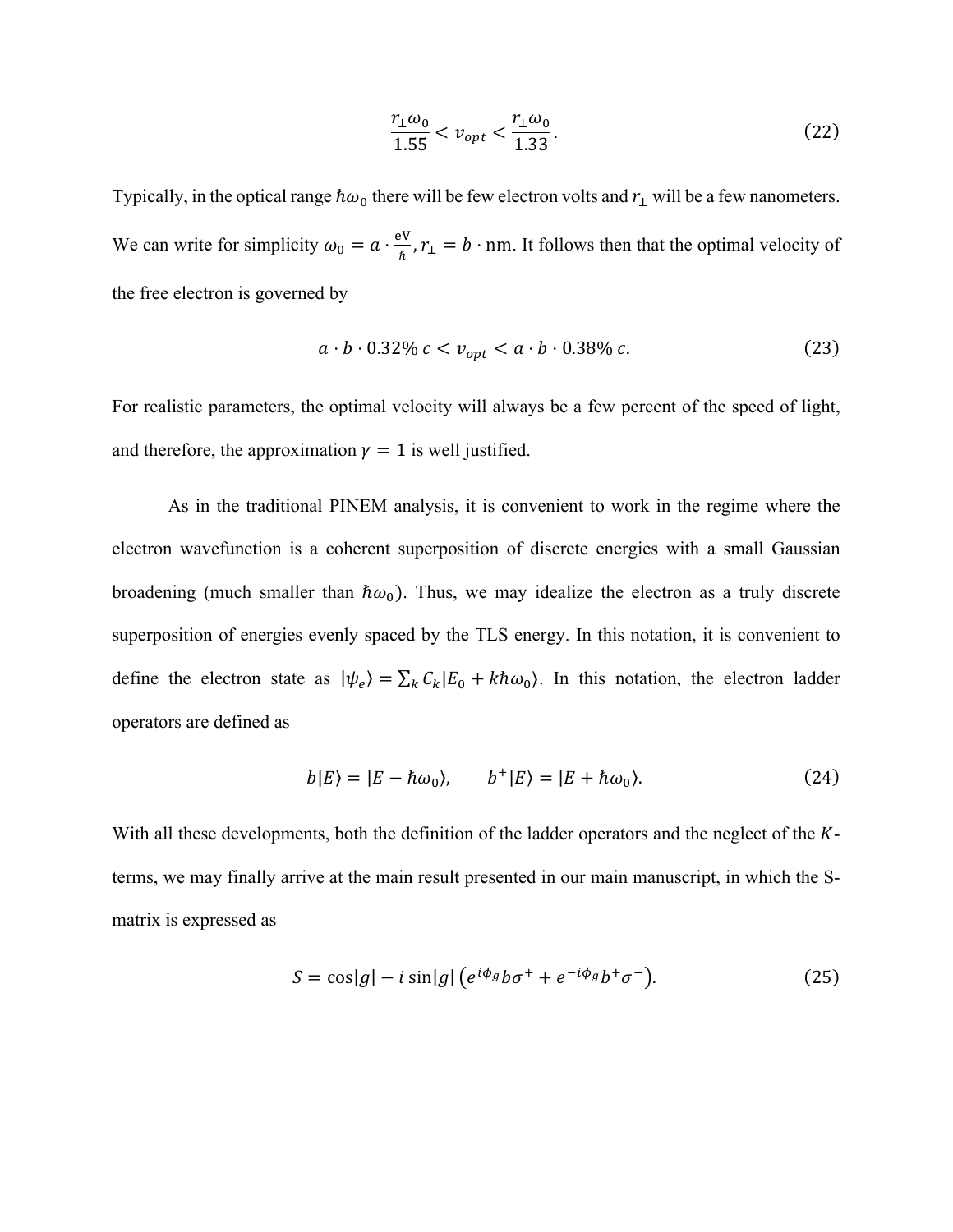#### **Section IV – The evolution of the TLS before the interaction with the electron**

In this section, we discuss the evolution of the state of the TLS before the interaction with the electron. As the interaction with the electron is very brief (fs time scale) as compared to typical decoherence time scales, we can consider the electron–TLS interaction as instantaneous as compared to the TLS excitation and relaxation times.

Let us suppose that a laser field or any other means of coherent manipulation acts on the atom at time  $\tau = 0$ . Hence, before the action of the laser field, the atom has the following density matrix on the basis  $|g\rangle$ ,  $|e\rangle$ .

$$
\rho(\tau) = \begin{pmatrix} 1 & 0 \\ 0 & 0 \end{pmatrix} (\tau < 0). \tag{26}
$$

This represents the atom being in the ground state. At time  $\tau = 0$ , the atom interacts with a laser pulse and is excited to some state described by a density matrix  $\rho$ ,

$$
\rho(\tau) = \begin{pmatrix} 1-p & q \\ q^* & p \end{pmatrix} (\tau = 0). \tag{27}
$$

At this point, the atom goes through relaxation and decoherence from the coupling to the environment, as described by Lindblad's master equations [5], and the resulting density matrix as a function of delay  $\tau$  is given by

$$
\rho(\tau) = \begin{pmatrix} 1 - pe^{-\frac{\tau}{T_1}} & q e^{i\omega_0 \tau} e^{-\frac{\tau}{T_2}} \\ q^* e^{i\omega_0 \tau} e^{-\frac{\tau}{T_2}} & p e^{-\frac{\tau}{T_1}} \end{pmatrix},
$$
\n(28)

where  $T_1$  and  $T_2$  are the longitudinal and transverse relaxation times (or as sometimes called relaxation and decoherence times) and typically  $T_2 \ll T_1$ ;  $\hbar \omega_0$  is the energy difference between the ground and the excited states of the qubit.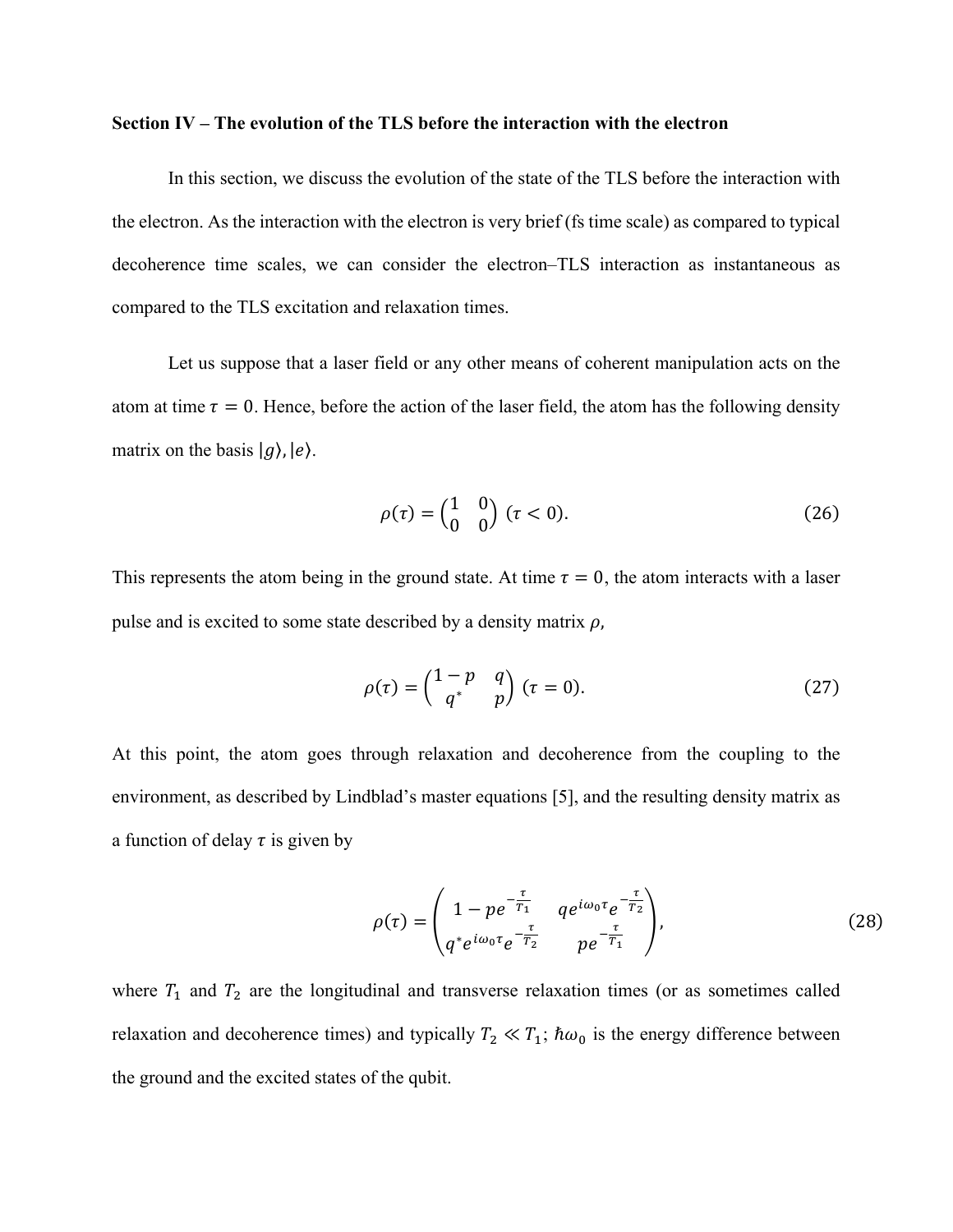#### **Section V – TLS interaction with a general electron wavefunction**

In this section, we investigate the resulting EELS spectra of a general electron wavefunction after the interaction with the TLS. We consider a wavefunction composed of a superposition of energies separated by  $\hbar \omega_0$ . A general wavefunction for the electron can be written as a sum of wavefunctions with different central energies. We take the initial wavefunction as

$$
|\psi_{in}\rangle = \sum_{n} C_n |E_n\rangle \otimes (a|g\rangle + e^{i\phi_a}b|e\rangle), \qquad (29)
$$

where a and b are positive real numbers satisfying  $a^2 + b^2 = 1$  and  $|E_n\rangle$  is defined as  $|E_0 +$ *nh* $\omega_0$ ). The final wavefunction  $|\psi_{out}\rangle$ , is given as  $|\psi_{out}\rangle = S|\psi_{in}\rangle$  so that

$$
|\psi_{out}\rangle = \sum_{n} C_{n} |E_{n}\rangle \otimes (a|g\rangle + e^{i\phi_{a}}b|e\rangle) \cdot \cos|g|
$$
  

$$
-i \cdot \sum_{n} C_{n+1} |E_{n}\rangle \otimes (e^{i\phi_{g}}a|e\rangle) \cdot \sin|g|
$$
  

$$
-i \cdot \sum_{n} C_{n-1} |E_{n}\rangle \otimes (e^{i(\phi_{a}-\phi_{g})}b|g\rangle) \cdot \sin|g|.
$$
 (30)

What we measure eventually in the EELS spectrum is the probability of the electron to be in a specific energy,  $P_n = |\langle E_n | \psi_{out} \rangle|^2$ , where

$$
\langle E_n | \psi_{out} \rangle = |g \rangle \cdot [aC_n \cdot \cos|g| - ie^{i(\phi_a - \phi_g)} bC_{n-1} \cdot \sin|g|]
$$
  
+|e\rangle \cdot [e^{i\phi\_a} bC\_n \cdot \cos|g| - ie^{i\phi\_g} aC\_{n+1} \cdot \sin|g|] (31)

and its modulus-squared is given as

$$
P_n = |C_n|^2 \cos^2|g| + |bC_{n-1}|^2 \sin^2|g| + |aC_{n+1}|^2 \sin^2|g|
$$
  
+2Re{i cos|g| sin|g| (C\_nC\_{n-1}^\*ab e^{i(\phi\_g - \phi\_a)} + C\_nC\_{n+1}^\*ba e^{-i(\phi\_g - \phi\_a)})}. (32)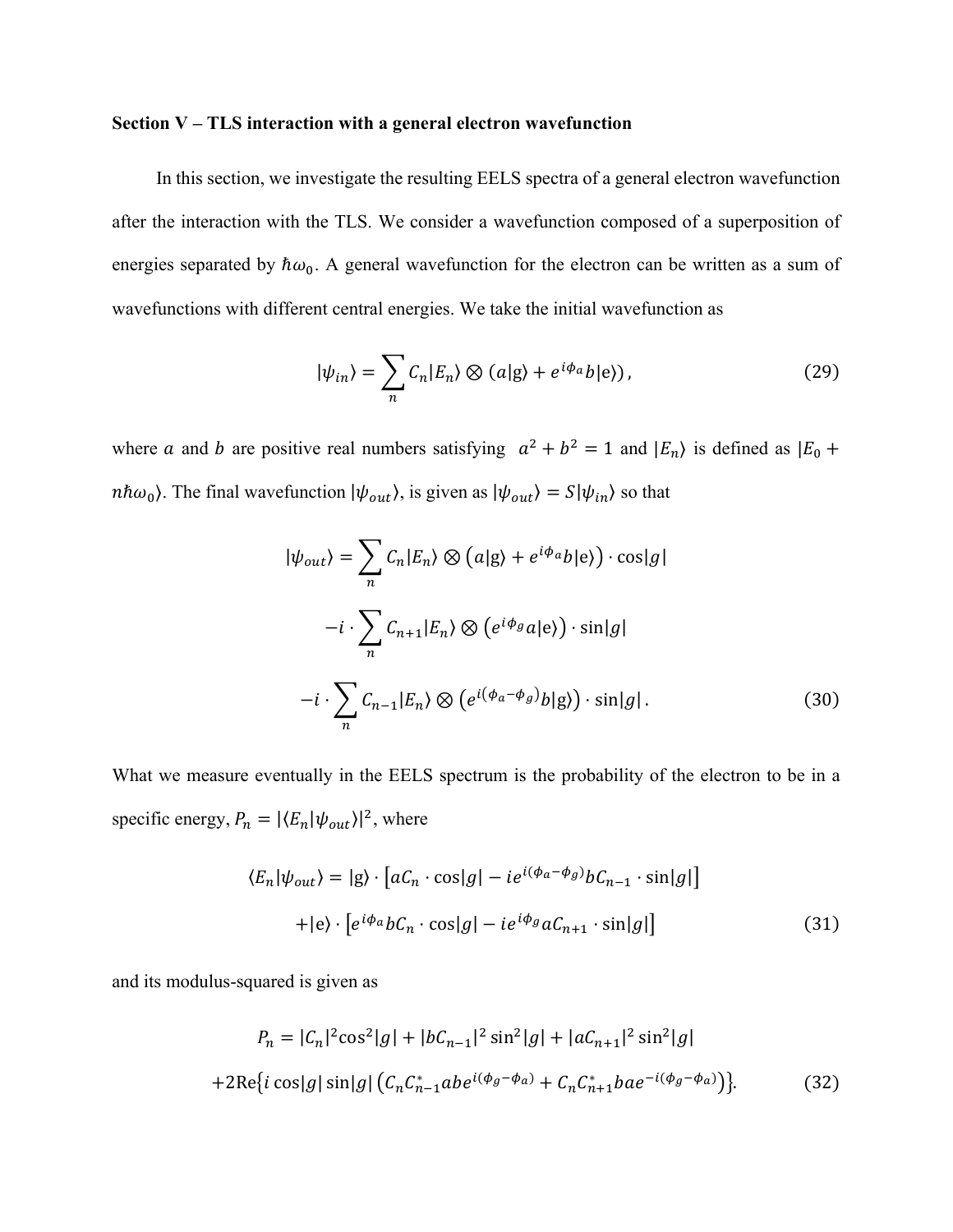Expressed in terms of density matrix (as defined in Eq. (27)) elements, we obtain the spectrum for a general atom (not necessarily an atom in coherent superposition):

$$
P_n = |C_n|^2 \cos^2|g| + p|C_{n-1}|^2 \sin^2|g| + (1-p)|C_{n+1}|^2 \sin^2|g|
$$
  
+2Re{i cos|g| sin|g| (C\_n C\_{n-1}^\* q e^{i(\phi g)} + C\_n C\_{n+1}^\* q^\* e^{-i(\phi g)})}. (33)

Calculating the average energy gain for the initially symmetric electron  $(|C_n| = |C_{-n}|)$ :

$$
\langle E_{gain} \rangle = \hbar \omega_0 \sin^2|g| (2p - 1) + i \hbar \omega_0 \cos|g| \sin|g| \left( q e^{i(\phi_g)} \sum C_n C_{n-1}^* - q^* e^{-i(\phi_g)} \sum C_n C_{n+1}^* \right). (34)
$$

The expression  $\sum C_n C_{n-1}^*$  is the expectation value of the ladder operator *b*. Approximating for small  $q$ , it is convenient to write

$$
\langle E_{gain} \rangle = \hbar \omega_0 |g|^2 (2p - 1) + i \hbar \omega_0 |g| \left( q e^{i(\phi_g)} \langle b \rangle - q^* e^{-i(\phi_g)} \langle b^+ \rangle \right). \tag{35}
$$

The second term comes from the interference between the different electron energies (as it contains the off-diagonal elements of the density matrix). This term decays as the system goes through decoherence. For example, we can look at time  $\tau$  for which  $\tau \ll T_1$  and assume that  $T_2 \ll T_1$ , and then, the decoherence will be expressed as a decay of the interference term:

$$
P_n(\tau) = |C_n|^2 \cos^2|g| + |bC_{n-1}|^2 \sin^2|g| + |aC_{n+1}|^2 \sin^2|g|
$$
  
+2Re{i cos|g| sin|g| (C\_nC\_{n-1}^\*ab^\*e^{i\phi} + C\_nC\_{n+1}^\*ba^\*e^{-i\phi})}e^{-\frac{\tau}{T\_2}}. (36)

We consider two simple configurations of electron states. First, we consider an unshaped electron, for which  $C_n = \delta_{n,0}$ . This corresponds to the case in many standard EELS and CL microscopy experiments. The electron can either gain/lose energy because of the interaction with the TLS or remain unchanged:

$$
P_{-1} = (1 - b^2) \sin^2 |g|, P_0 = \cos^2 |g|, P_1 = b^2 \sin^2 |g|.
$$
 (37)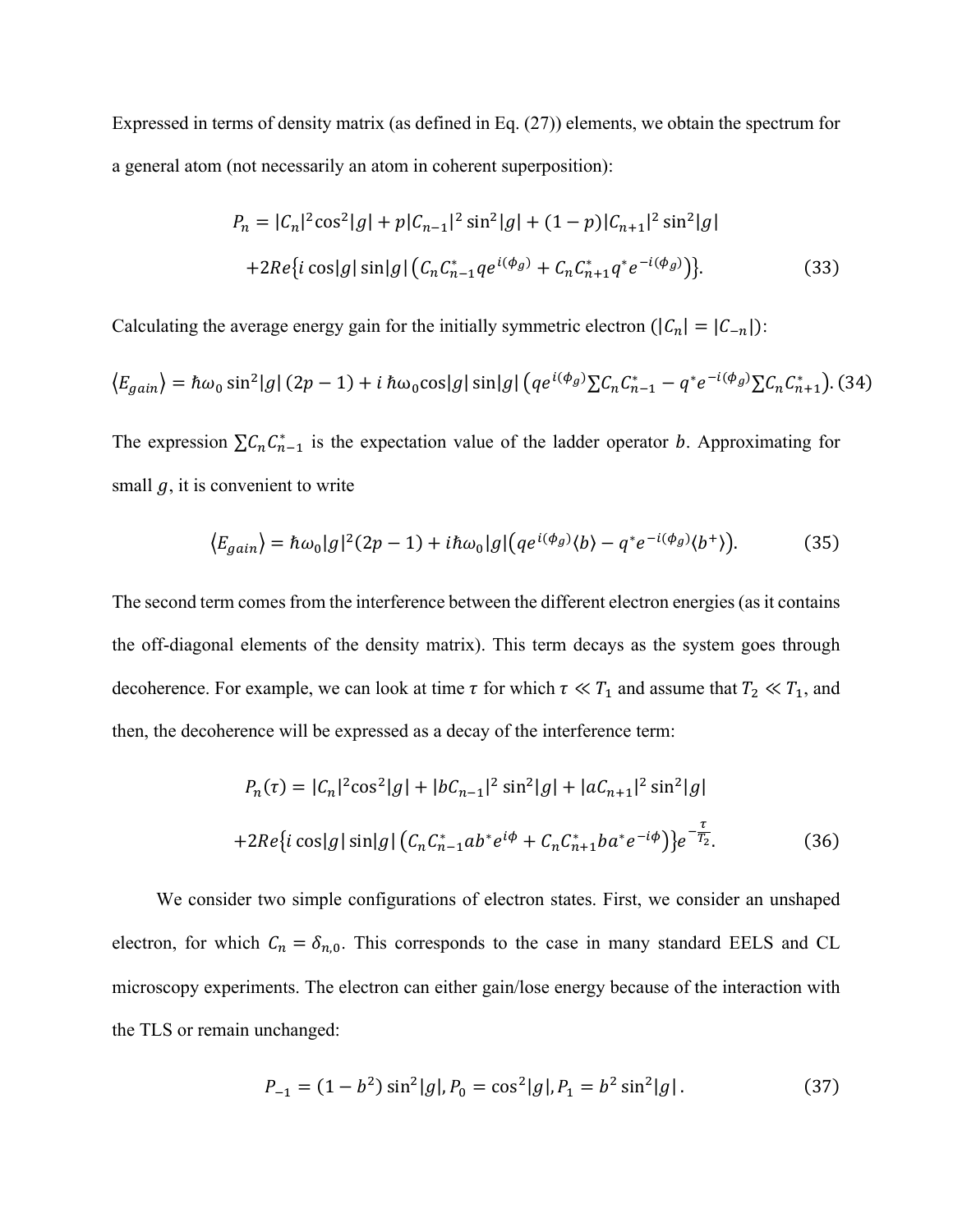From the EELS spectrum, we can conduct the population statistic of the qubit. This term has contributions only from incoherent terms, as the electron cannot undergo interference with itself, and therefore, when the system goes through relaxation the solution will be

$$
P_{-1} = \left(1 - b^2 e^{-\frac{\tau}{T_1}}\right) \sin^2|g|, P_0 = \cos^2|g|, P_1 = b^2 \sin^2|g|e^{-\frac{\tau}{T_1}}.
$$
 (38)

By repeatedly measuring the interaction in this way, we can obtain the EELS spectrum for different time delays  $\tau$  and extract information, such as the energy gaps and lifetimes of atoms. However, this includes no information about the coherent structure of the probed system. This measurement scheme is presented in the main text's Fig. 2. To observe coherent properties, we need to use an electron with multiple energy levels distanced from each other by the energy gap of the atomic system. The different energies of the electron interfere during the interaction and create observable changes in the EELS spectrum. The simplest case to check is an electron with two energies distanced by  $\hbar \omega_0$  with a defined phase between them. Such an electron can be created approximately by using a PINEM interaction. It should be noted that it is not necessary to use exactly the electron that has specifically two energies. To observe quantum interference, the only requirement is that the electron has at least two energies distanced by the energy of the qubit transition  $\hbar \omega_0$ . However, the simplest and most elegant way to demonstrate the concept is to use a bi-energetic electron.

The wavefunction of such an electron can be written as

$$
|\psi_e\rangle = \frac{1}{\sqrt{2}} \left( \left| E_0 - \frac{1}{2} \hbar \omega_0 \right| + e^{i\phi_e} \left| E_0 + \frac{1}{2} \hbar \omega_0 \right| \right). \tag{39}
$$

The resulting EELS spectra will contain four peaks: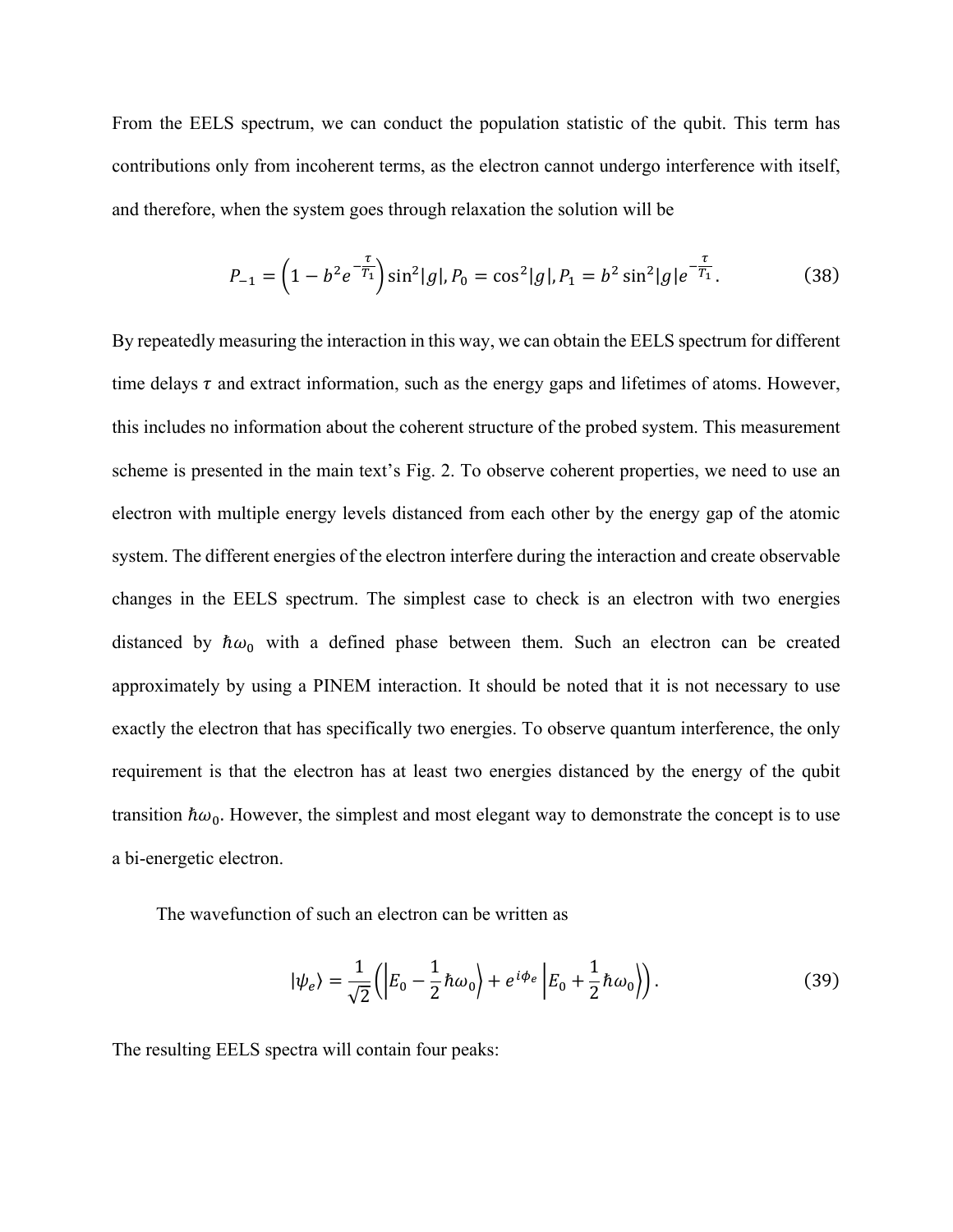$$
\begin{cases}\nP_{-\frac{1}{2}} = \frac{1}{2}\cos^2|g| + \frac{1}{2}a^2\sin^2|g| - \cos|g|\sin|g| \, ab \cdot \sin(\phi_a - \phi_e - \phi_g) \\
P_{\frac{1}{2}} = \frac{1}{2}\cos^2|g| + \frac{1}{2}|b|^2\sin^2|g| + \cos|g|\sin|g| \, ab \cdot \sin(\phi_a - \phi_e - \phi_g) \\
P_{-\frac{3}{2}} = \frac{a^2}{2}\sin^2|g| \\
P_{\frac{3}{2}} = \frac{b^2}{2}\sin^2|g|\n\end{cases}
$$
\n(40)

Since the coupling is typically weak, we can approximate and obtain

$$
\begin{cases}\nP_{-} = \frac{1}{2} - |g||ab|\sin(\phi_a - \phi_e - \phi_g) \\
P_{+} = \frac{1}{2} + |g||ab|\sin(\phi_a - \phi_e - \phi_g)\n\end{cases}
$$
\n(41)

This is an interesting expression, as the phase  $\phi_e$  is controlled by the shaped electron, the phase  $\phi_g$  depends on the internal structure of the TLS, such as the size of the dipole in each direction, and the phase  $\phi_a$  depends on the coherent superposition of the TLS. Thus, we can set a precise phase for the electron wavefunction to measure the phase difference of the TLS states. Alternatively, we can measure the relative size of the different dipole components  $d_x$  and  $d_z$  by measuring  $\phi_{g}$ . Another notable property of this expression is that the contrast in the resulting EELS signal is proportional to  $|g|$ , as opposed to  $|g|^2$ .

The value  $|ab|$  corresponds to the size of the off-diagonal elements of the density matrix in the general case. These terms typically decay exponentially with the characteristic time  $T_2$ . We propose a possible scheme to measure  $T_2$ : A qubit is prepared in an initial superposition  $|\psi\rangle$  =  $\frac{1}{\sqrt{2}}(|e\rangle + e^{i\phi_a}|g\rangle)$ , then go through decoherence for a duration  $\tau$ , before being probed by a bienergetic electron. We then measure the change in the EELS peaks (which is proportional to  $|g|$ ) and extract  $T_2$  by repeating this measurement for different time delays, according to the formula: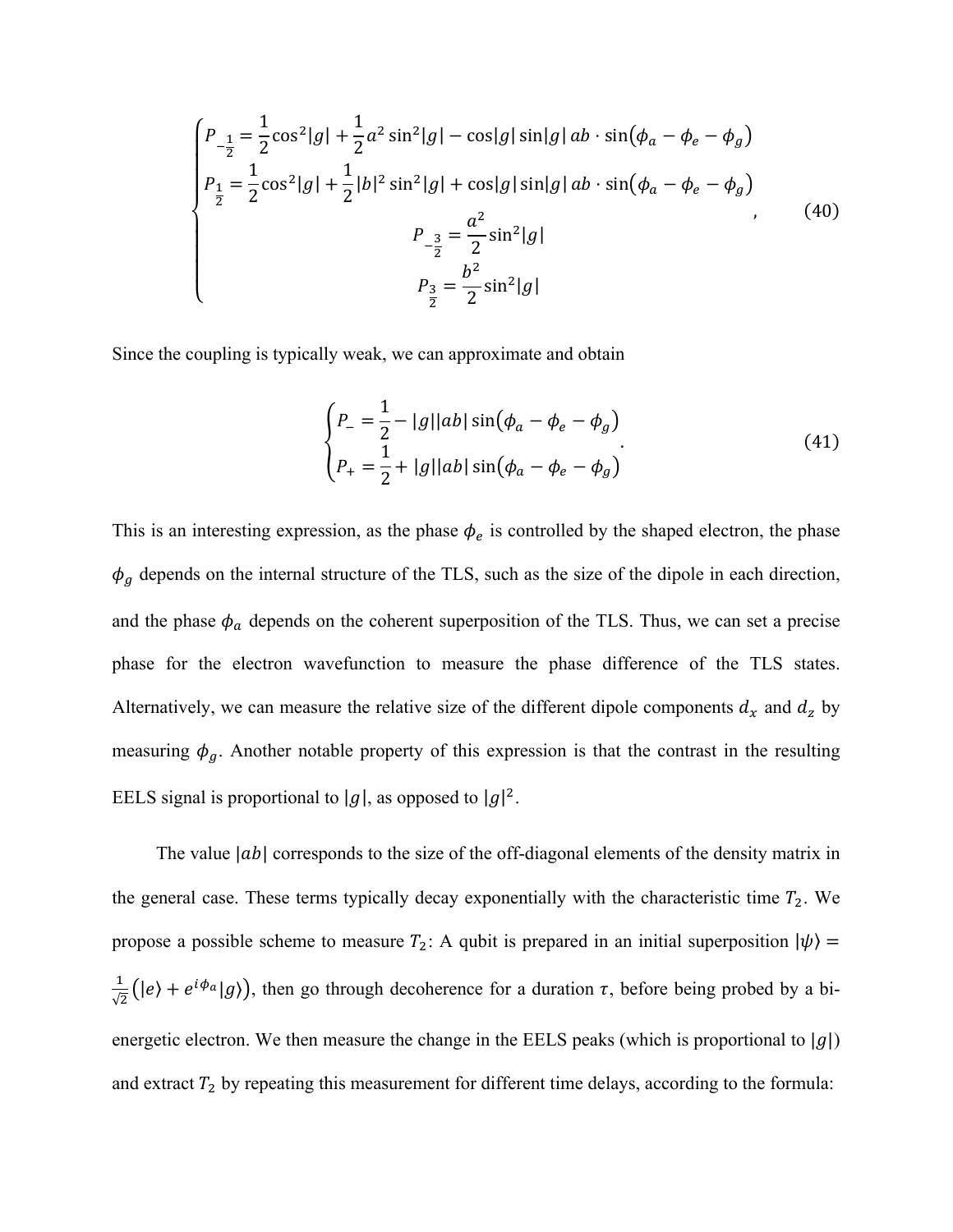$$
\Delta P = P_+ - P_- = e^{-\frac{\tau}{T_2}} |g| \sin(\phi_a - \phi_e - \phi_g). \tag{42}
$$

We would also like to exploit this direct dependence on |q| to measure the relaxation time  $T_1$ . For this, we discuss a simplified case that assumes  $T_1 \gg T_2$  (a more general scenario can be solved by extending the same approach). In this case, the density matrix of the atom shortly after

the excitation is well approximated by 
$$
\rho(\tau) = \begin{pmatrix} 1 - |a_2|^2 e^{-\frac{\tau}{T_1}} & 0 \\ 0 & |a_2|^2 e^{-\frac{\tau}{T_1}} \end{pmatrix}
$$
. On this qubit, we

can perform a  $\pi/2$  pulse before the interaction with the electron using another laser pulse, which corresponds to the rotation of the qubit's state around the  $x$ -axis in the Bloch sphere by 90 degrees. As this corresponds to applying a unitary transformation on the qubit's state  $U = \frac{1}{\sqrt{2}} \begin{pmatrix} 1 & -i \\ -i & 1 \end{pmatrix}$ , the resulting density matrix of the qubit after this operation is given by:

$$
\rho_{\frac{\pi}{2}}(\tau) = U\rho(\tau)U^{+} = \begin{pmatrix} \frac{1}{2} & i\left(\frac{1}{2} - |a_{2}|^{2}e^{-\frac{\tau}{T_{1}}}\right) \\ -i\left(\frac{1}{2} - |a_{2}|^{2}e^{-\frac{\tau}{T_{1}}}\right) & \frac{1}{2} \end{pmatrix}.
$$
(43)

The size of the off-diagonal element is now  $\frac{1}{2} - |a_2|^2 e^{-\frac{\tau}{T_1}}$ , and so the interaction with bi-energetic electron will result in changes of the EELS peaks proportional to  $|g|$  which decay with the factor of  $T_1$ , and so  $T_1$  can be extracted with relatively lower EELS resolution:

$$
\Delta P = P_+ - |g| \left( 1 - 2|a_2|^2 e^{-\frac{\tau}{T_1}} \right) \sin\left(\frac{\pi}{2} - \phi_e - \phi_g\right). \tag{44}
$$

The above results all discuss how the electron qubit interaction can be used in order to extract information about the qubit, but Eq. (35) shows that, in general, we can obtain an electron energy gain and loss that is proportional to |g| rather than to  $|g|^2$  when  $\langle b \rangle \neq 0$ , presenting how the reliance on quantum interference is used here not only to extract information about the coherent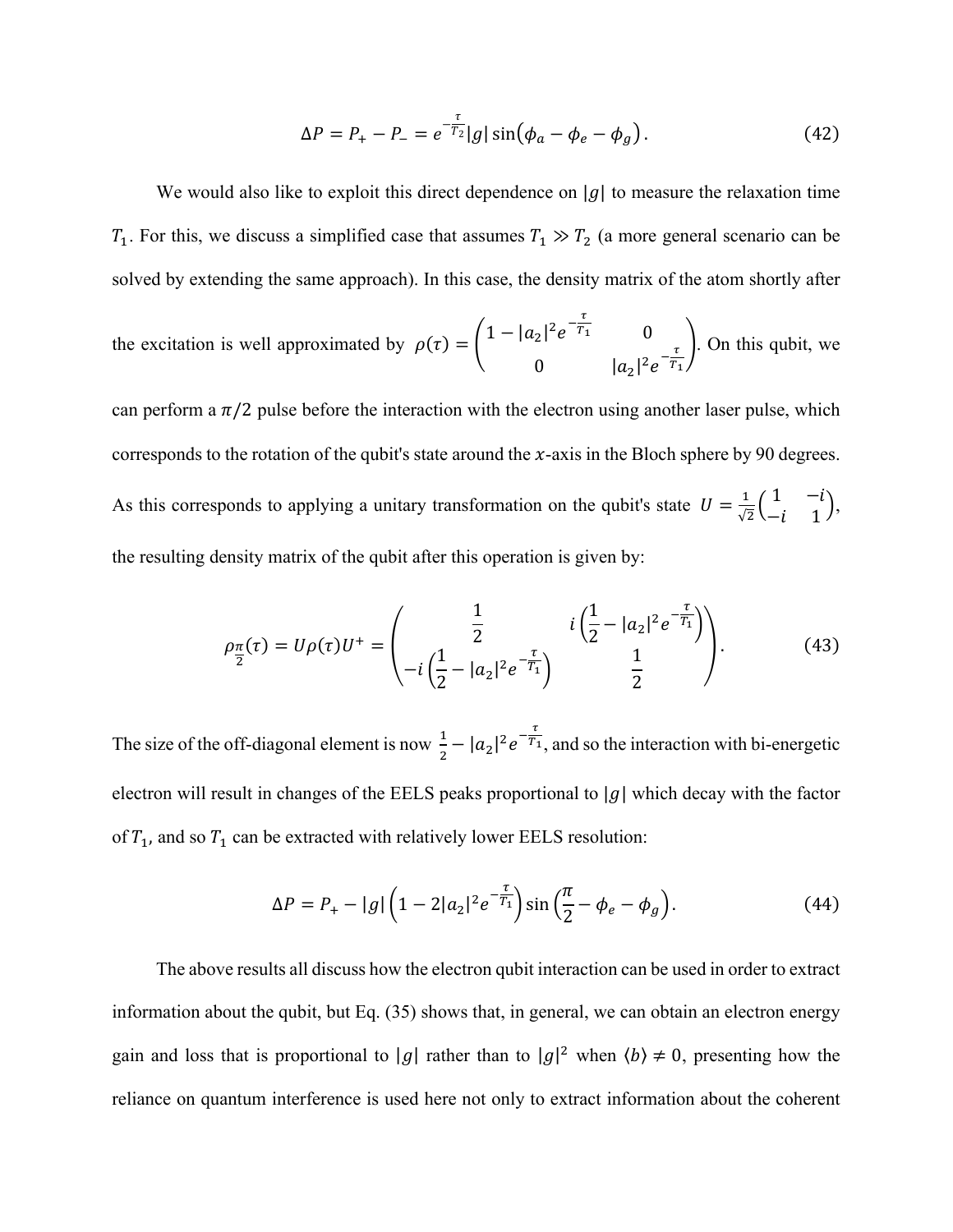phases of the TLS but also to intensify the energy transfer between the electron and the TLS. This kind of enhanced interaction will lead eventually to an enhanced CL signal, as the electron transfers this energy to the excitation of the TLS, which will eventually result in a stronger emission of radiation. It should be noted that a PINEM-generated electron without free space propagation or other amplitude manipulation will not have an energy gain/loss proportional to |g|. To show this, we recall the wavefunction of a PINEM modulated electron [6] with a laser frequency equal to  $\omega = \omega_0/l$ :

$$
|\psi_e\rangle = \sum_n e^{i\phi n} J_n(2|g^{PINEM}|)|E_0 + \hbar n\omega\rangle.
$$
 (45)

The expectation value of the  $b$  operator will always be zero according to the Bessel functions identity:

$$
\sum_{n} J_n(x) J_{n-l}(x) = 0.
$$
\n(46)

Nevertheless, the EELS signal still contains features proportional to  $|g|$ , such as the height difference between EELS peaks. For the average gain to change, or to obtain an enhancement of the energy transfer, the initial electron must be shaped by amplitude modulation, not only by phase modulation. This can be achieved by having a distance of free space propagation after a PINEM interaction. The PINEM induces only phase modulation, but then the electron dispersion in free space transforms the phase modulation into amplitude modulations. Similar enhancements, based on the modulation of free electrons, were proposed for the first time using a semiclassical analysis in [4]. We show how our quantum description of the interaction conforms to part of the results of the semiclassical theory [4] and also generalizes related work on the quantum klystron [7]. The semiclassical formalism used in these papers can describe the enhancement of the interaction with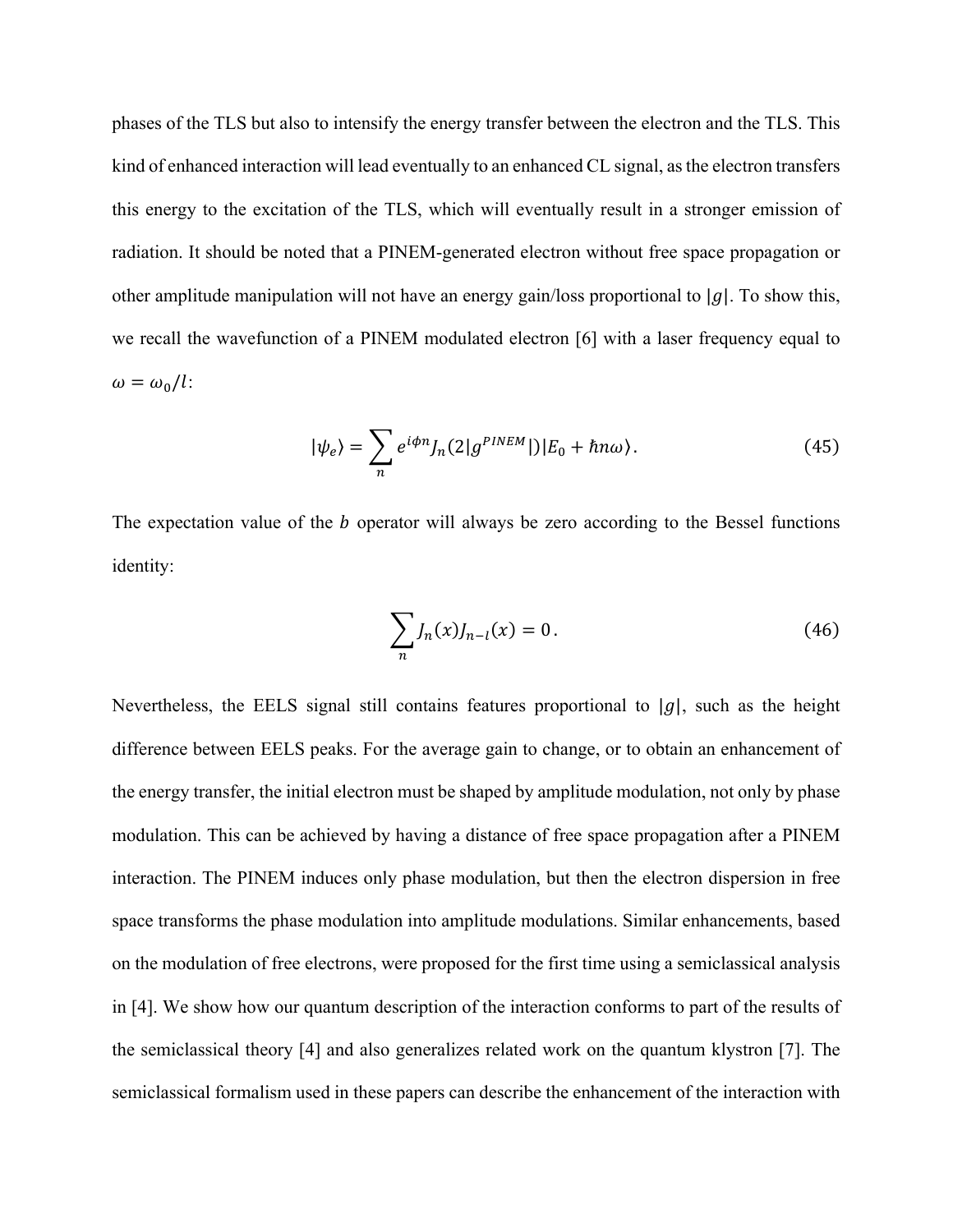qubits due to the phase modulation of the electrons but cannot describe the resulting EELS spectrum as it relies on quantum interference, which is crucial for quantum measurements. Another technique for enhancing the CL due to the interaction with free electrons is described in Section VI.

The most attractive quantum systems for a proof of concept are those with large transition dipole moments, such as perovskite nanocrystals. According to Eq. (16), we can estimate the interaction strength for perovskites. We consider a typical transition dipole moment of  $d \approx 288$ D, excited state energy  $\hbar \omega_0 \approx 3$ eV, electron speed chosen to be optimal according to Eq. (22) is equal to ~7% the speed of light (1.25 keV), and distance from the qubit  $r_1 = 6$  nm. Notice that the even for relatively such slow electron, the energy of the electron is much larger than the energy of the qubit and the paraxial approximation is expected to hold. For these parameters, the interaction strength is approximately  $|g| \approx 0.1$ . The typical dipole of the molecules is usually considerably smaller. For example, the dipole moment of a water molecule is  $d \approx 2.0 D$ . In this case, the interaction constant equals  $|g| \approx 0.7 \cdot 10^{-3}$ . The resulting coupling parameter  $|g| \approx 0.1$ , can be readily detected in typical EELS detectors. Such interaction conditions enable a temporal resolution of about a hundred femtoseconds and a spatial resolution reaching 1.4 nm at these electron energies [8].

The standard deviation of the EELS features after N measurements can be estimated as  $\frac{1}{\sqrt{N}}$ . This means that the relative error in the interference measurements (where the measured result is ~|g|) approximately equals  $\frac{1}{g\sqrt{N}} \cdot 100\%$ . To achieve a standard deviation of 1% of the result, in the case of the strongest interaction of  $|g| = 0.1$  we need approximately 10<sup>6</sup> repetitions, i.e., one million electrons, with current laser repetition rates, this implies an integration time of  $\sim$ 1 s. Note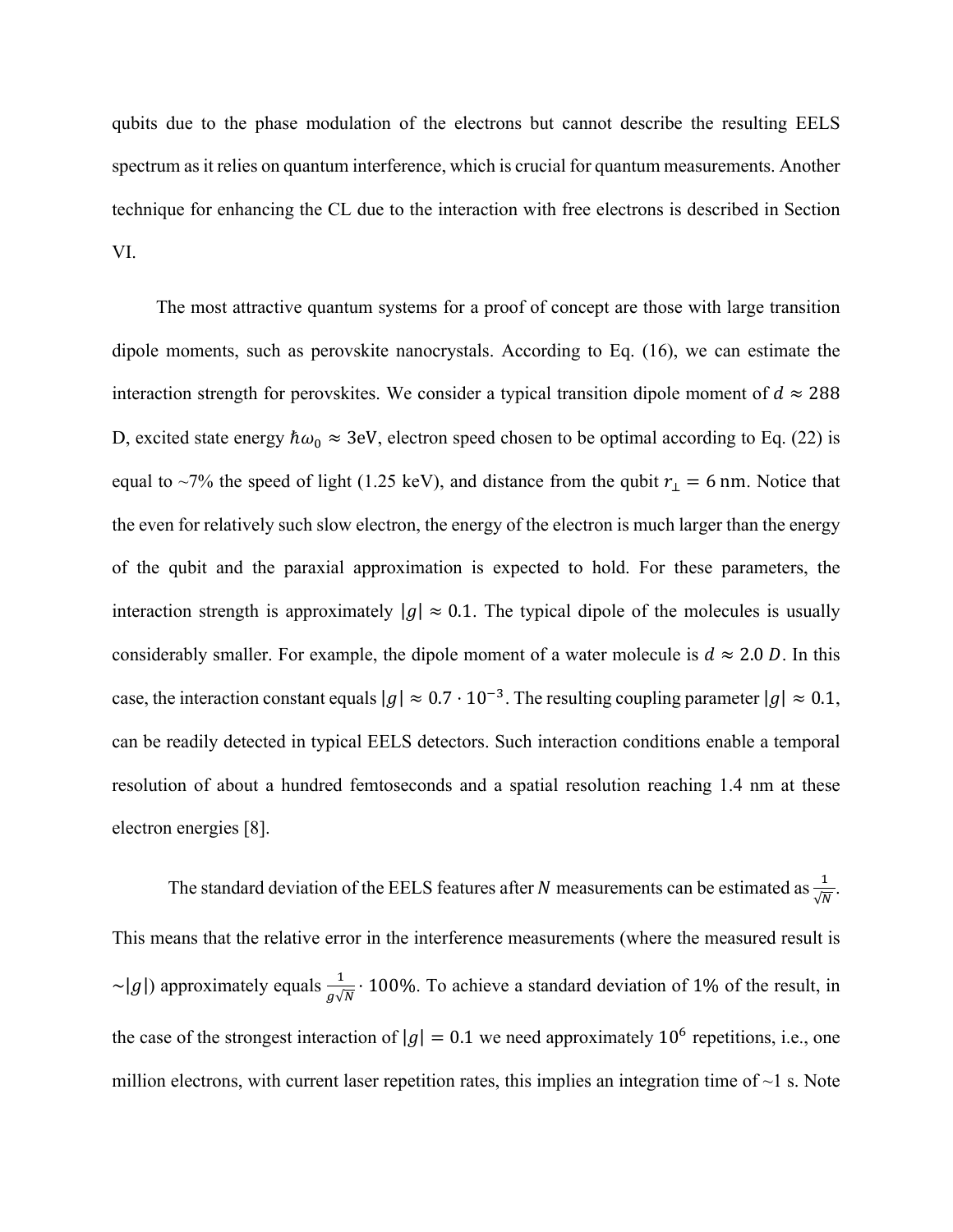that standard EELS systems and current PINEM experiments are performed at higher velocities (e.g., 80 keV electrons show an optimal coupling parameter  $|g| = 0.025$ , well within current detection capabilities). Nevertheless, highly sensitive EELS also exist at low acceleration voltages. [9]

#### **Section VI – Observation of qubits emitting radiation superradiantly**

In this section, we consider the weak interaction ( $|g| \ll 1$ ) of a free electron with a group of N non-interacting qubits close to each other and consider how their superradiant behavior can be observed through the EELS signal. In this case, the scattering matrix  $S$  will have the form

$$
S = \prod_{i} S_i = \prod_{i} e^{-i(g\sigma_+^i b + g^*\sigma_-^i b^+)},
$$
\n(47)

where  $\sigma_{\pm}^{i}$  are Pauli matrices for the *i*<sup>th</sup> qubit. If the qubits are prepared in the collective state  $|\psi_{A}\rangle$ and they interact with a monoenergetic electron  $|E_0\rangle$ , in the case of weak interaction strength  $(|g| \ll 1)$  we can approximate the resulting final state  $|\Psi_f\rangle$  to second order in  $|g|$ :

$$
|\Psi_{\rm f}\rangle=S|E_0\rangle|\psi_A\rangle\approx
$$

$$
\approx (1 - N|g|^2)|E_0\rangle|\psi_A\rangle - i\left[\sum_i g\sigma_+^i |E_0 - \hbar\omega_0\rangle|\psi_A\rangle + \sum_i g^*\sigma_-^i |E_0 + \hbar\omega_0\rangle|\psi_A\rangle\right].
$$
 (48)

Then, the resulting spectrum has the form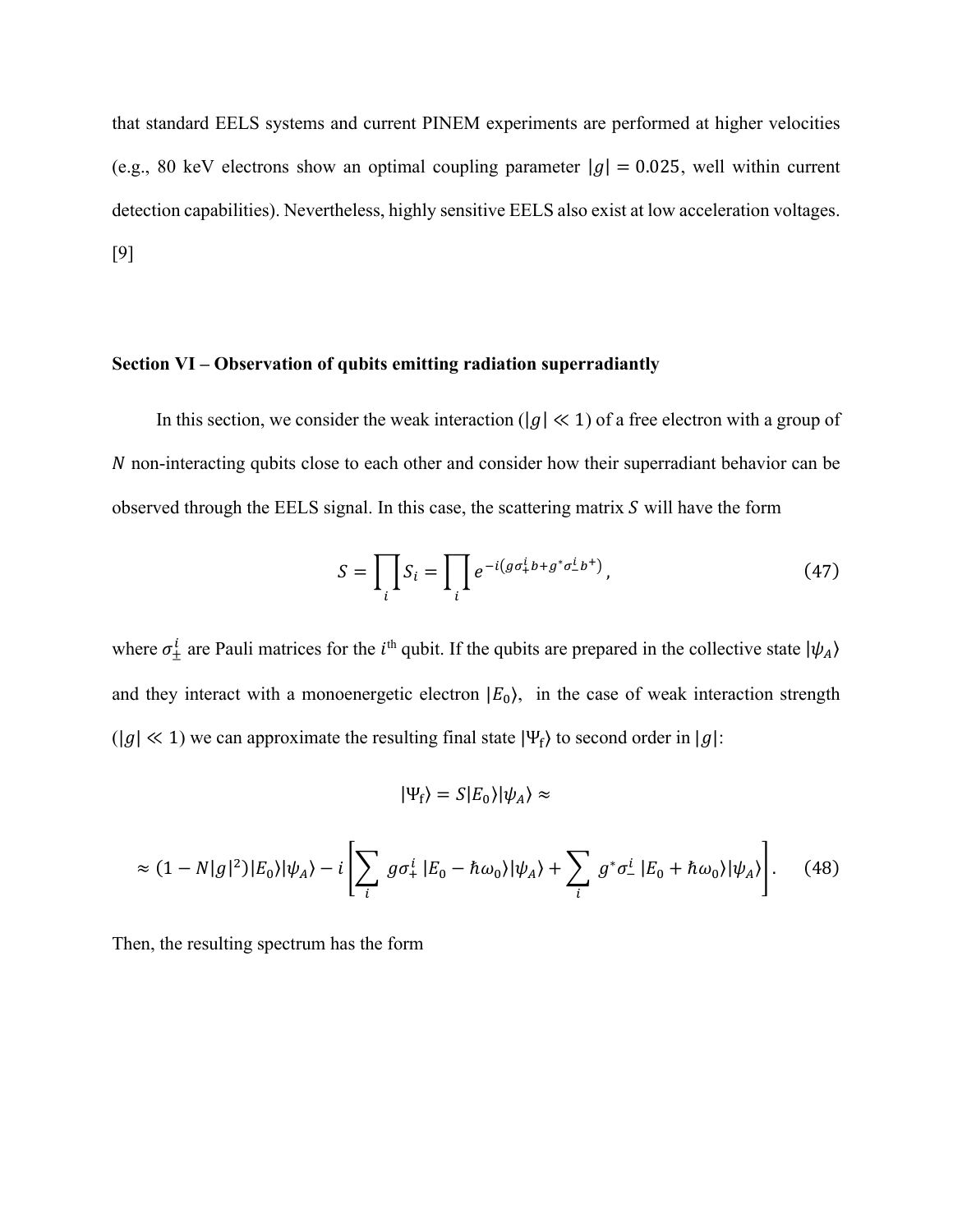$$
\begin{cases}\nP_0 = 1 - N|g|^2 \\
P_+ = |g|^2 \sum_i \langle \psi_A | \sigma_-^i | \psi_A \rangle = |g|^2 \cdot \left( \frac{2 \langle E_{qubits} \rangle}{\hbar \omega_0} + \frac{N}{2} \right) \\
P_- = |g|^2 \left( \sum_i \langle \psi_A | \sigma_+^i | \psi_A \rangle \right) = -|g|^2 \cdot \left( \frac{2 \langle E_{qubits} \rangle}{\hbar \omega_0} - \frac{N}{2} \right)\n\end{cases} \tag{49}
$$

where  $P_0$  is the probability that the energy of the electron will not be changed,  $P_+$  is the probability that an electron's energy will increase on  $\hbar\omega_0$ , and  $P_-$  is the probability that an electron's energy will decrease on  $\hbar \omega_0$ . Then, the average energy gain equals

$$
\langle E_{\text{gain}}(\tau) \rangle = \hbar \omega_0(\Delta P) = \hbar \omega_0 |g|^2 \frac{4 \langle E_{\text{qubits}} \rangle}{\hbar \omega_0},\tag{50}
$$

where  $\langle E_{\text{qubits}} \rangle$  is the average energy of the superradiant qubits. The intensity of superradiant emission is connected with  $\langle E_{\text{qubits}} \rangle$  [10]:

$$
I_{\text{superradiant}}(\tau) = -\frac{d \langle E_{\text{qubits}}(\tau) \rangle}{dt}.
$$
 (51)

Hence, by measuring the gain for different time delays and using Eq. (52), we can reconstruct the superradiant emission of the qubits.

Eq. (50) shows that the electron states with energy gain/loss are entangled with qubit states raised *symmetrically*. This informs us that, even if we did not pre-excite the qubits as suggested in the measurement scheme, the interaction with the electron results in an (at least partly) symmetric state. Such a state, as we know, given that the qubit–qubit interactions are sufficiently weak and the qubits are sufficiently close, will emit superradiantly [10]. This type of superradiant emission is a form of coherent enhancing of the CL signal.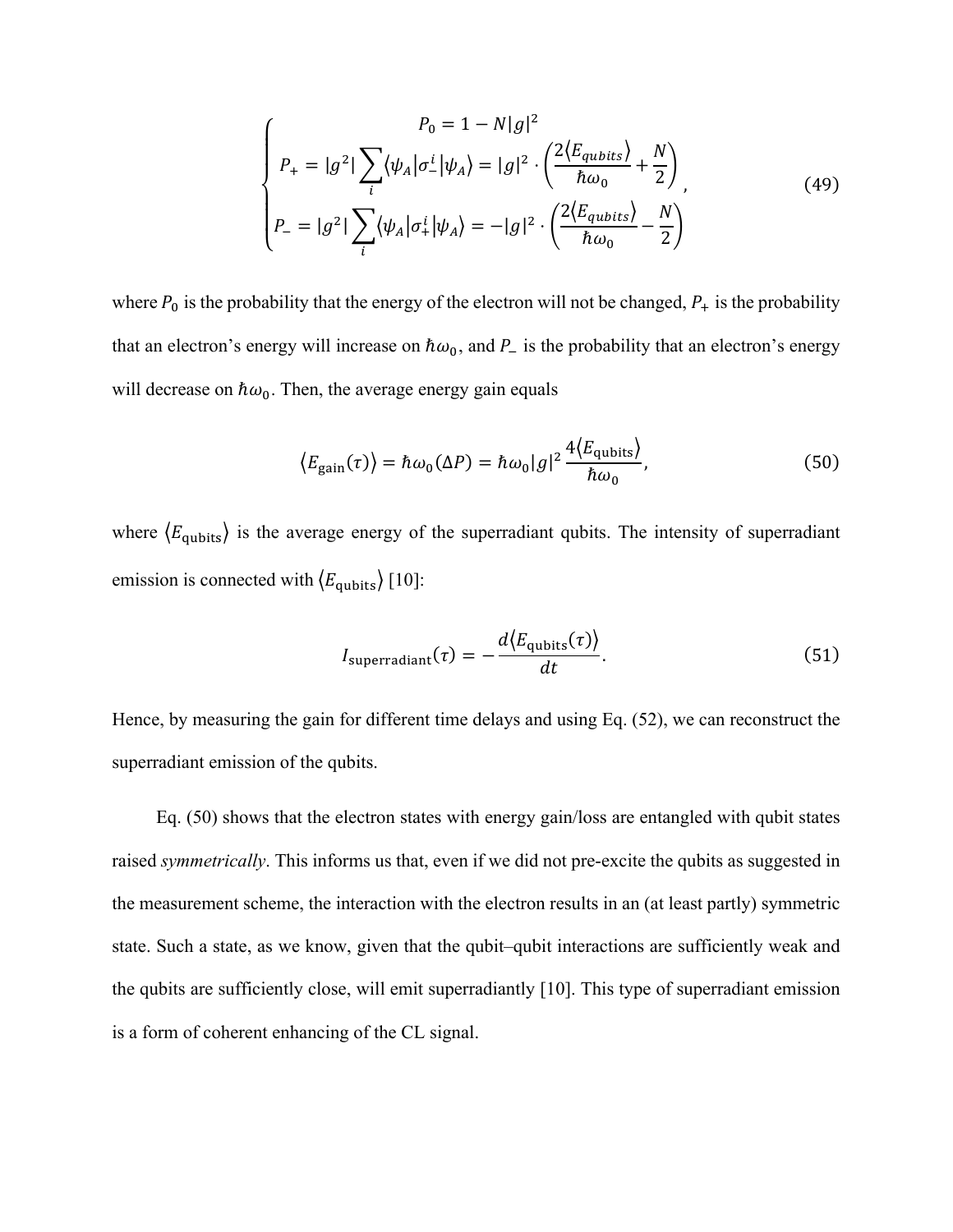#### **Section VII – Extracting the local density of photonic states (LDOS)**

In this section, we discuss how LDOS can be extracted from the interaction with free electrons. In the case of qubits with weak non-radiative relaxation,  $T_1$  is directly related to the qubit's spontaneous emission rate  $\gamma = 1/T_1$  and is influenced by its optical environment – the local density of optical states (LDOS). An emitter at a location  $r_0$  and oriented along direction z has [9]

$$
\gamma = \frac{\omega_0}{\hbar \varepsilon_0} |d|^2 \rho_z(\mathbf{r}_0, \omega_0) = \frac{4\omega_0^2}{\pi \hbar \varepsilon_0 c^2} |d|^2 \text{Im}\{G_{zz}(\mathbf{r}_0, \mathbf{r}_0, \omega)\},
$$
(52)

where  $G_{zz}(\mathbf{r}_0, \mathbf{r}_0, \omega)$  is the zz component of the Green function and  $\rho_z(\mathbf{r}_0, \omega_0)$  is the LDOS. Typically,  $\gamma$  is measured by optically exciting a group of emitters in an area and measuring the resulting emission as a function of time [11]. Indirect measurement is through the spectrum [11], where the broadening of the peak depends on the lifetime (competing with other processes of incoherent broadening). These techniques are limited by their spatial resolution due to the optical wavelength and often require many emitters to collect sufficient signal.

Advances in CL enable measurement of the LDOS with deep sub-wavelength resolution using an electron probe. More recent advances use time-resolved CL to achieve a direct measurement of  $T_1$  at such deep-subwavelength resolutions [12, 13]. The use of shaped-electron– qubit interactions poses an alternative means of measuring the LDOS. Its relative advantage is the femtosecond time resolution that arises from the durations of the electron pulses and laser pulses in our scheme.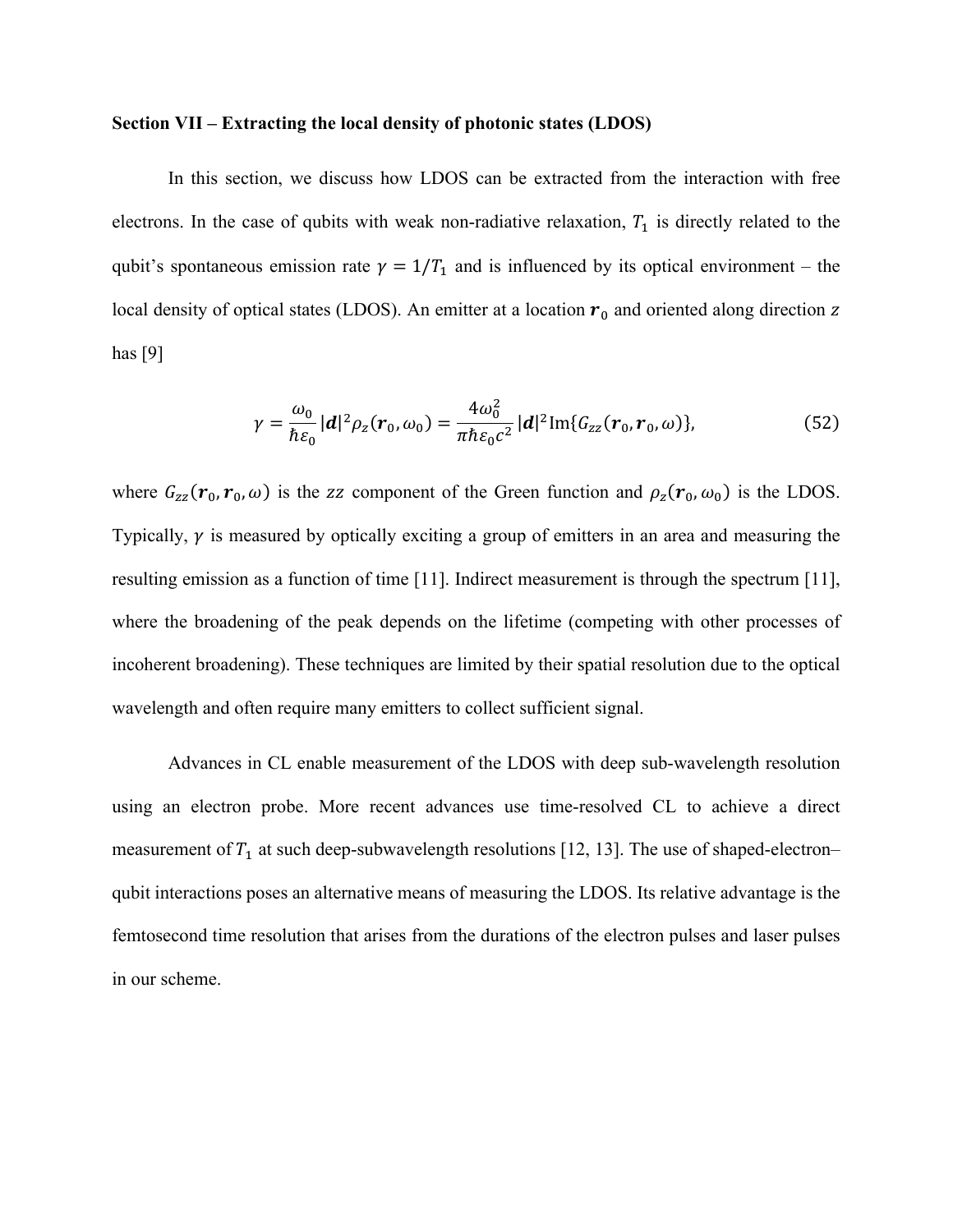#### **Section VIII – Measurement of a qubit state**

In this section, we discuss further the scheme proposed in Section III in the main text for measuring the complete qubit state on the Bloch sphere using coherently shaped free electrons. Eq. (44) provides the resulting EELS spectrum of a bi-energetic electron interacting with a qubit in general coherent superposition. The height difference between the two main peaks is given by

$$
\Delta P = (P_+ + P_-)|g| \sin(\theta_a) \sin(\Phi), \qquad (53)
$$

where  $\Phi = \phi_a - \phi_e - \phi_g$  and  $\theta_a$ ,  $\phi_a$  are the angles describing the qubit location on the Bloch sphere (Fig. 3 in the main text). By scanning on different electron phases, one can find the phase  $\phi_e$  for which  $\Delta P$  is maximal; in this phase, the condition sin( $\Phi$ ) = 1 is achieved and  $\phi_a$  is extracted. Then, by measuring  $\Delta P$  we conclude  $|g| \sin(\theta_a)$ . This method, however, gives an inconclusive answer to the question about the qubit state, as the function  $sin(\theta_a)$  leaves an ambiguity concerning whether the qubit is in the upper or lower half of the Bloch sphere. To solve this, one needs to look at the other side lobes in the EELS spectrum, which correspond to the energies  $E_+ + \hbar \omega_0$  (gain lobe) and  $E_- - \hbar \omega_0$  (loss lobe), as they are not affected by quantum interference. If the gain lobe is higher, then the qubit was in the lower half of the Bloch sphere (meaning that without quantum interference, it will mostly "give" energy to the electron) and otherwise in the upper half. The drawback of this method is that the height of the side lobes is proportional to  $|g|^2$ , increasing the required sensitivity of the EELS measurement or, alternatively, increasing the number of repetitions required to obtain a measurement. A possible means of bypassing this drawback is to "flip" the qubit 90 degrees around the *x-*axis using conventional coherent control methods (for example, by performing an additional  $\pi/2$  pulse before the interaction with the electron) and then measure again using the same method, by combining the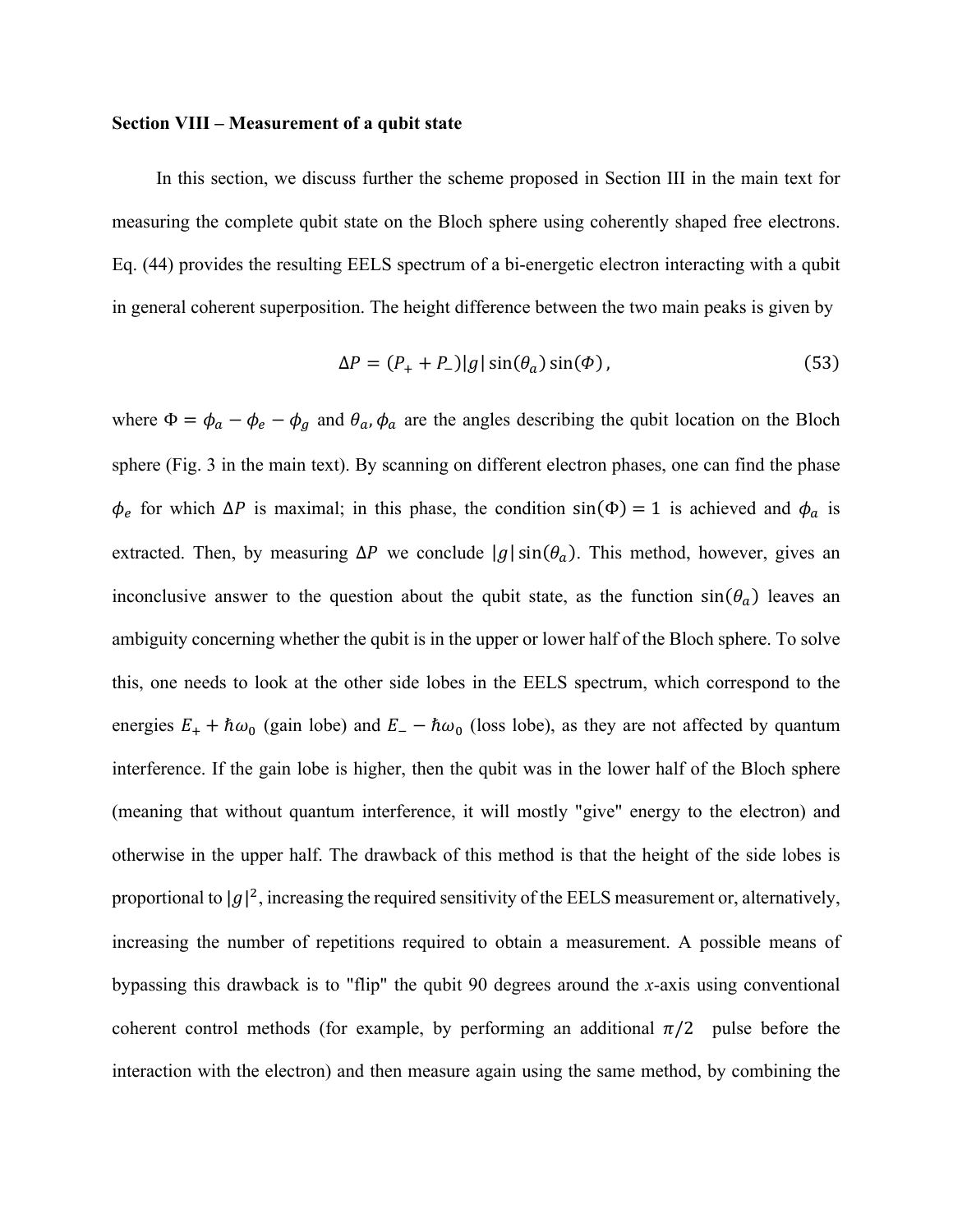measurement result from the two measurements we can conclude the exact location on the Bloch sphere as illustrated in Fig. 3. This technique uses only measurements of probability differences proportional to  $|g|$ , however, it requires an additional laser pulse, increasing the measurement's complexity.



**Fig. 3. Determining the exact location on the Bloch sphere using an additional**  $\pi/2$  **pulse. The** first measurement leaves ambiguity about the qubit's location on the Bloch sphere; the green circles represent the two options we cannot distinguish between them. After performing an additional  $\pi/2$ pulse and measuring again, we yet again get two options that we cannot distinguish between (blue circles), but by matching the two measurements, we conclude the full state of the qubit.

#### **Section IX – The S matrix formalism**

In this section, we discuss the S matrix formalism and how it can be exploited to calculate more complicated interactions. In the previous sections, we derived the scattering matrix for the interaction of a free electron and a qubit. The most general expression takes the form:

$$
S_{qubit} = e^{-i(\text{Gb}\sigma_+ + \text{G}^*b^+\sigma_-) - i\text{K}\sigma_z}.
$$
\n(54)

Analysis of the interaction between free electrons and quantized light fields gives a similar scattering matrix as shown in [14],

$$
S_{PINEM} = e^{-i(gba^+ + g^*b^+a)},
$$
\n(55)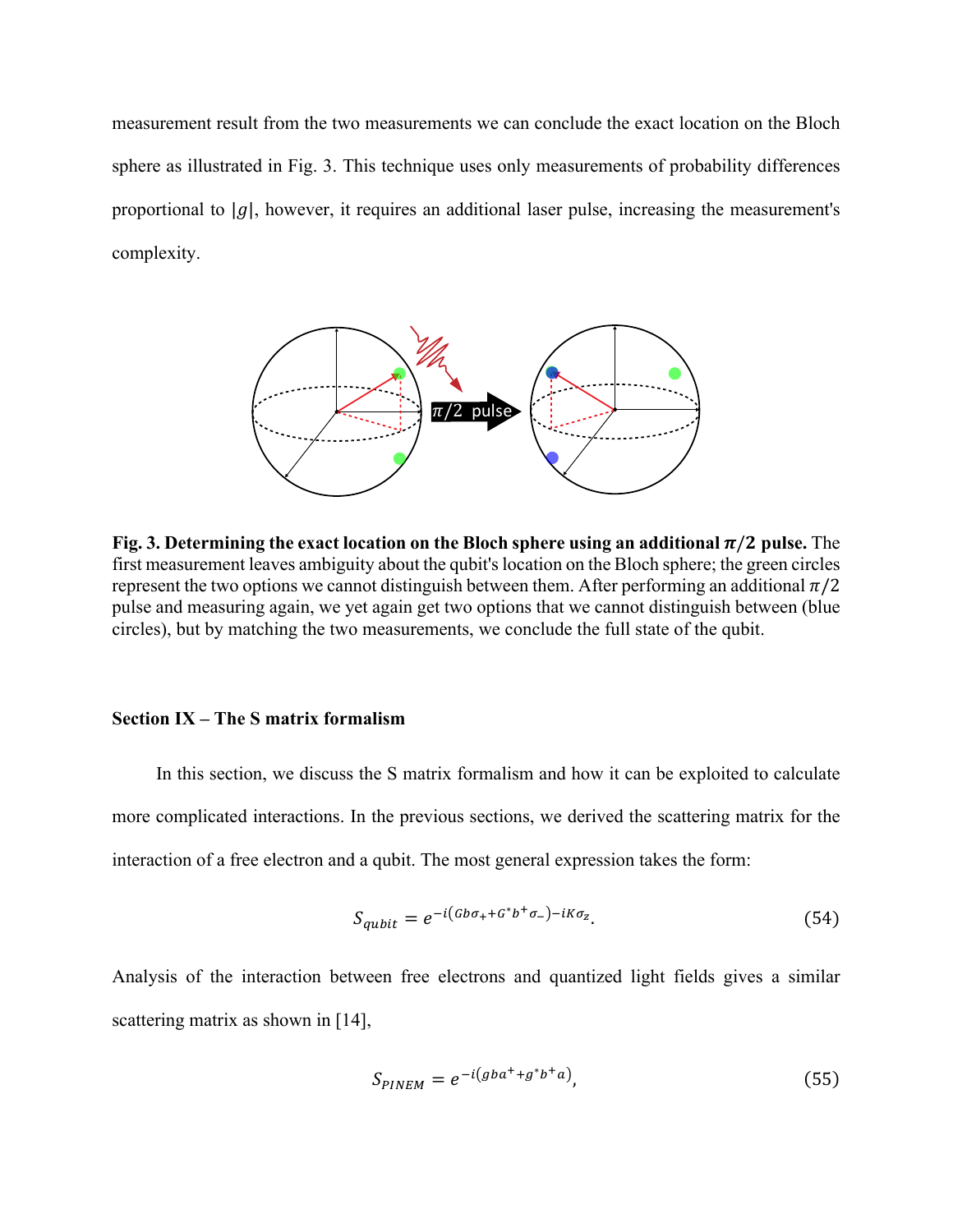The resemblance is not surprising, as we can conclude from the Magnus expansion or other perturbative expressions that in the most general case the scattering matrix should be given as exponentiation of the sum of the relevant creation and annihilation operators (in an energyconserving manner) and their commutation relations. One of the advantages of presenting the interaction in a scattering matrix form is the ability to calculate the interaction of a single electron wavefunction with multiple non-interacting systems by composing (see Fig. 4) the scattering matrices. Since the subsystems are non-interacting and the electron ladder operators are commuting, the exponent in the final scattering matrix is the sum of the exponents of the scattering matrices. This approach can be used to calculate the interaction of the electron with multiple qubits (as done in Section VI) or calculate more exotic interactions such as chain of consecutive PINEM and qubit interactions. Other types of interactions can also be calculated using a similar formalism (Fig. 4).



**Fig. 4. Calculating chain of interactions.** The electron goes through a mixture of different interactions such as qubit-electron and PINEM interactions. Every interaction is described by a scattering matrix S. To calculate the final state of the electron, we need to compose the scattering matrices.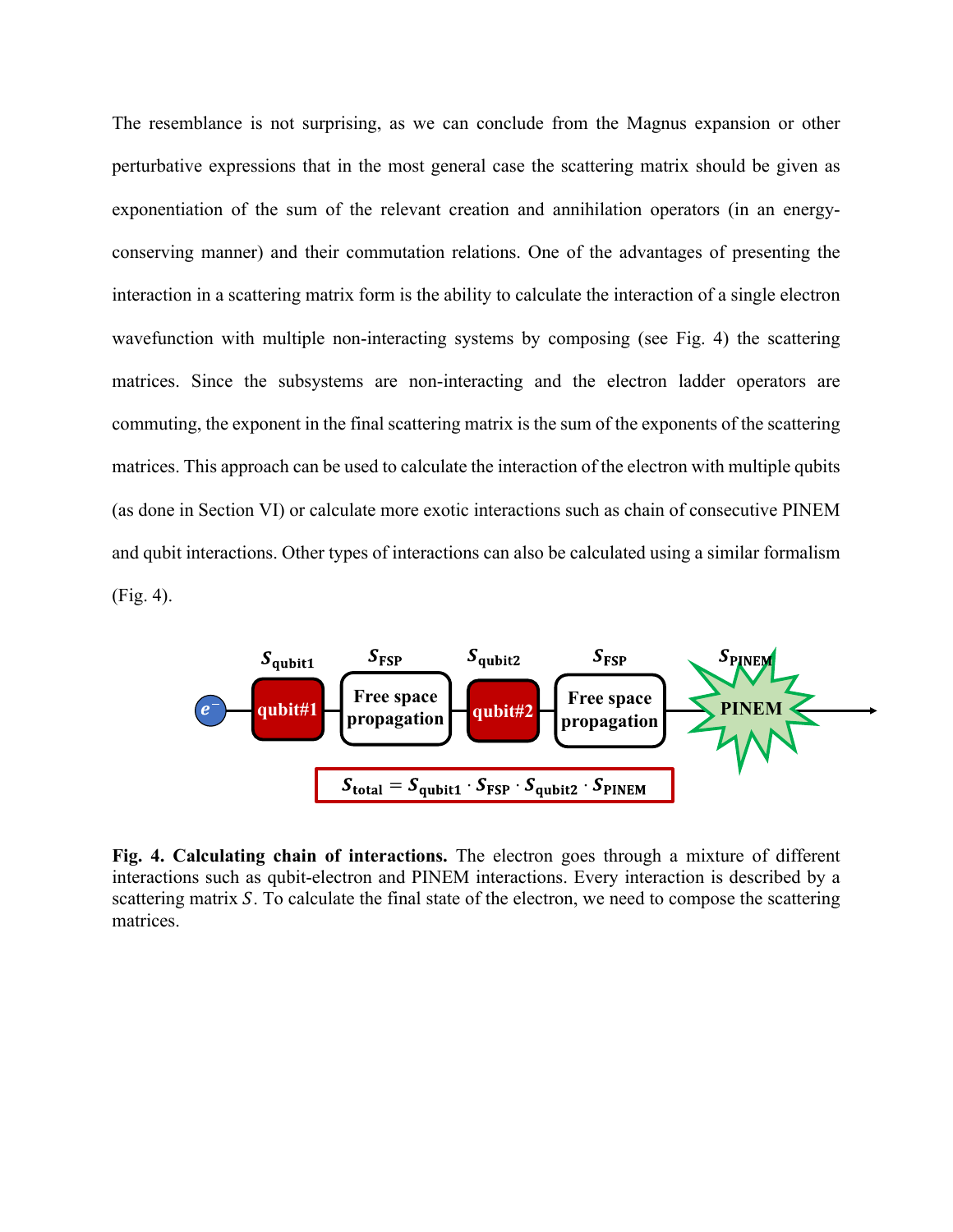#### **Section X – Comparison to typical EELS theory**

In this section, we present the conceptual differences between the standard EELS theory and our model. Specifically, we show that the standard EELS theory coincides with our model when a quantum two-level system is initially in the ground state. However, when the quantum two-level system is initially in the coherent superposition state, the standard EELS theory cannot provide the correct prediction. The deviation arises from the fact that in standard EELS, the energy loss is formulated in terms of the susceptibility of the target, which is calculated assuming the target is initially in its ground state. Therefore, our results can be seen as a version of the EELS theory in which the target is initially in a non-equilibrium, time-varying state. This difference is of course not small, leading to energy-gain and interference effects which enable the scheme and ideas presented in our work.

Typically, in EELS theory, the energy loss of the electron interacting with the system depends on the system's multipolar polarizability (or alternatively susceptibility), which describes the system's response to the external field. For example, for a spherically symmetric system, the energy loss can be expressed as [15]:

$$
\Gamma(\omega) = \frac{4\alpha c}{\pi v^2} \sum_{l=1}^{\infty} \sum_{m=-l}^{l} \frac{\left(\frac{\omega}{v}\right)^{2l}}{(l+m)!(l-m)!} K_m^2\left(\frac{\omega r_{\perp}}{v}\right) Im\{\alpha_l(\omega)\},\tag{56}
$$

where:

$$
Im\{\alpha_l(\omega)\} = \alpha^{2l+1} \frac{l\varepsilon(\omega) - 1}{l\varepsilon(\omega) + l + 1},\tag{57}
$$

which is the sphere's non-retarded multipolar polarizability of order  $l$ .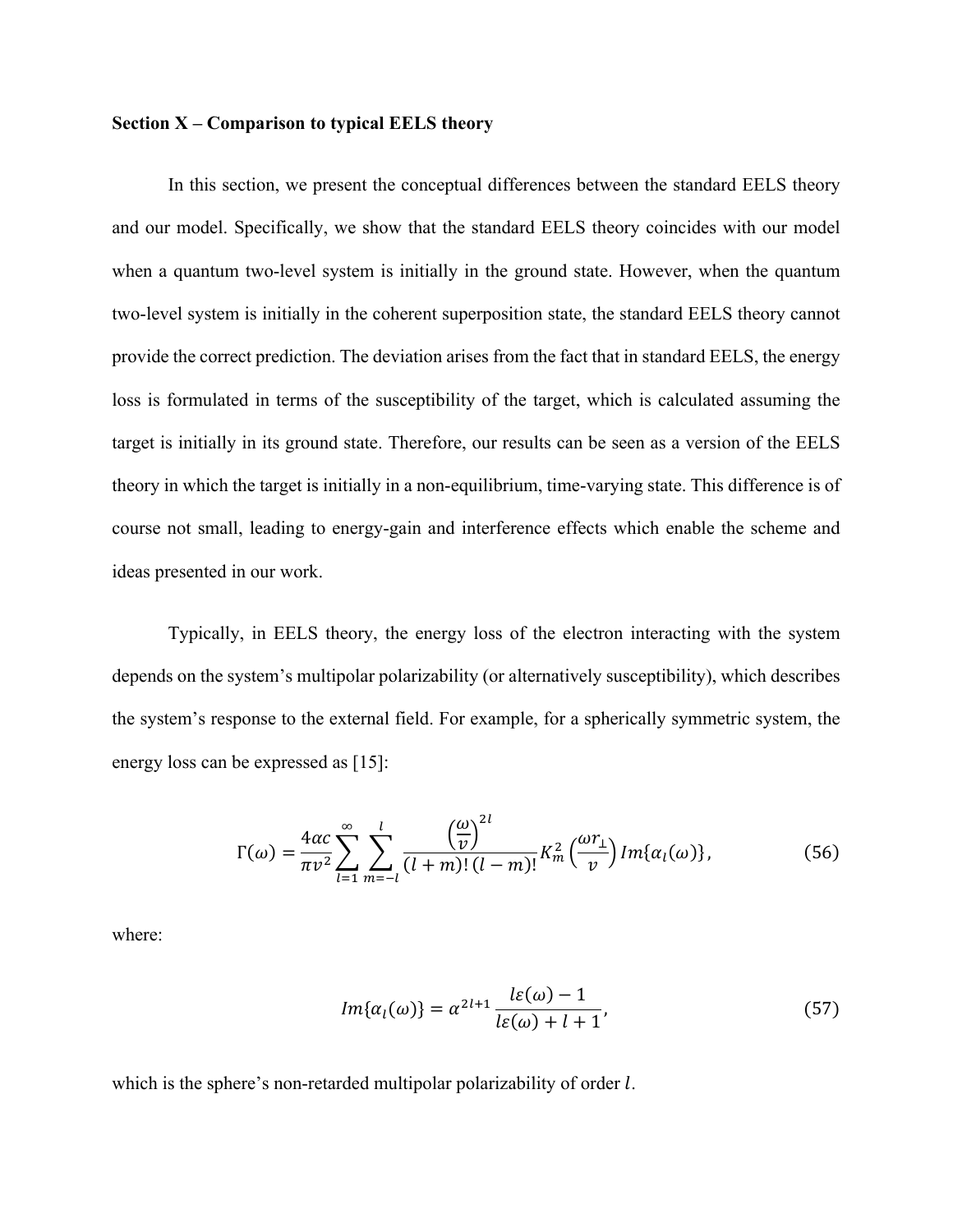Consider a quantum two-level system in a general state described by a density matrix with non-zero off-diagonal elements:

$$
\rho_a = \begin{pmatrix} 1 - p & q e^{i\omega_0 t} \\ q^* e^{-i\omega_0 t} & p \end{pmatrix}.
$$
\n(58)

The dipole polarization of the system in the case of non-zero off-diagonal elements exist even without an external electric field (thus acting on the electron analogously to an external AC field):

$$
\boldsymbol{d}(\boldsymbol{t}) = Tr[\rho_a \boldsymbol{d}_{eg}] = Tr[\rho_a \sigma_+] \boldsymbol{d} = 2Re[q e^{i\omega_0 t}] \boldsymbol{d}.
$$
 (59)

Hence, the system cannot be fully described by the polarizability because the dipole moment of the TLS has an imposed initial time variation, which is not purely induced by the electron, as would be the case in the standard EELS theory. Such imposed initial time variation maps to the off-diagonal elements of the initial TLS density matrix. In our paper, those off-diagonal elements can change the interaction substantially by using shaped electrons. The way for how to measure such elements is one of the key suggestions in our paper.

In the case where the TLS is initially in the ground state, so that its dipole moment is purely induced by the electron, our results are in correspondence with the standard EELS theory. In particular, let us show that our formalism reproduces Eq. (56) in the absence of initial quantum coherence in the TLS. To see that, we consider only the first order of the multipolar expansion,  $l = 1$ , since we are interested in dipole interactions, and  $\alpha_1(\omega)$  should coincide with the polarizability of a point particle in the case of  $d_x = d_y = d_z = d$  [11]:

$$
\alpha_{ij}(\omega) = \delta_{ij} \frac{d^2}{\hbar} \left[ \frac{1}{(\omega_0 - \omega) - \frac{iy}{2}} + \frac{1}{(\omega_0 + \omega) + \frac{iy}{2}} \right].
$$
\n(60)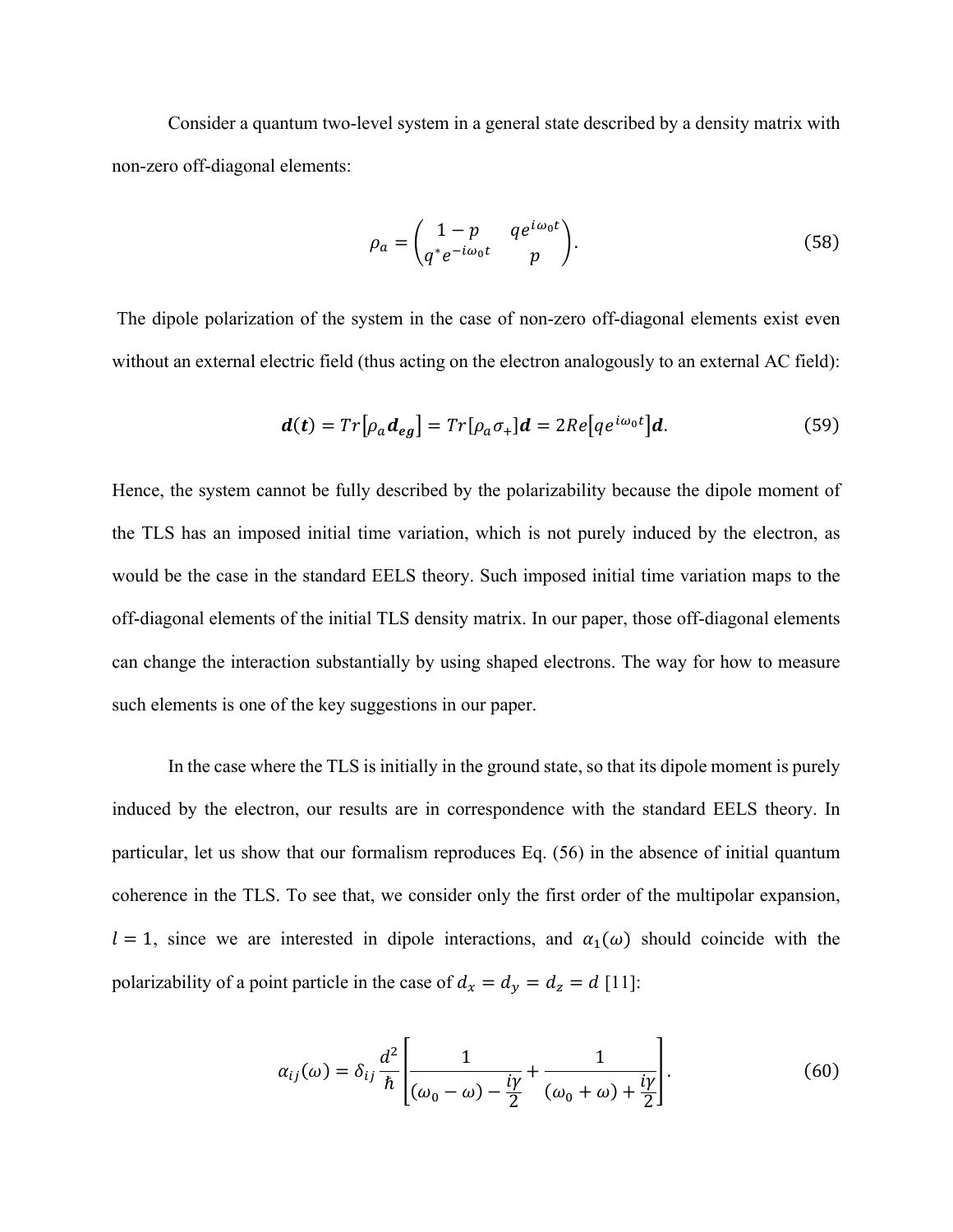For positive frequencies (related to energy loss), Eq. (56) reduces to:

$$
\Gamma(\omega) = \frac{4\alpha c}{\pi v^2} \cdot \frac{\omega^2 d^2}{\hbar v^2} \cdot \frac{\frac{\gamma}{2}}{(\omega_0 - \omega)^2 + \frac{\gamma^2}{4}} \Big[ K_0^2 \left( \frac{\omega r_\perp}{v} \right) + K_1^2 \left( \frac{\omega r_\perp}{v} \right) \Big].
$$
 (61)

We see that the energy loss has resonance in the two-level system transition frequency  $\omega = \omega_0$ , and is broadened by the finite lifetime of the excited state. Our formalism does not capture this broadening since we treat the two-level system in a more idealistic manner (this broadening will typically be undetectable in the EELS interaction because of the incoherent energy width of the initial electron, also called the zero-loss peak width).

Now to find the probability of energy loss, we integrate over the frequencies assuming that the resonance is sharp enough so the Bessel's function can be taken out of the integral:

$$
P_{EELS} = \int d\omega \Gamma(\omega) \approx \frac{4\alpha c \omega_0^2 d^2}{\hbar v^4} \Big[ K_0^2 \left( \frac{\omega_0 r_1}{v} \right) + K_1^2 \left( \frac{\omega_0 r_1}{v} \right) \Big]. \tag{62}
$$

In our case, this probability in the case where  $d_z = d_\perp = d$ , is given according to Eqs. (16) and (25) (modified to cgs units, in the non-relativistic case  $\gamma = 1$ ), we can see that:

$$
P = \sin^2(|g|) \approx |g|^2 = \frac{4\alpha c \omega_0^2 d^2}{\hbar v^4} \left[ K_0^2 \left( \frac{\omega_0 r_1}{v} \right) + K_1^2 \left( \frac{\omega_0 r_1}{v} \right) \right] = P_{EELS}.
$$
 (63)

To conclude this section, we found a direct correspondence between our theory and the standard EELS approach in the case when the system is incoherent (in the. Sense of zero off-diagonal density matrix elements) and in the limiting case of weak interaction ( $|g| \ll 1$ ).

Regarding the strength of the interaction, it is worth noting that for systems with larger  $g$ (as discussed in the main text), our approach goes beyond the first-order perturbative approach of